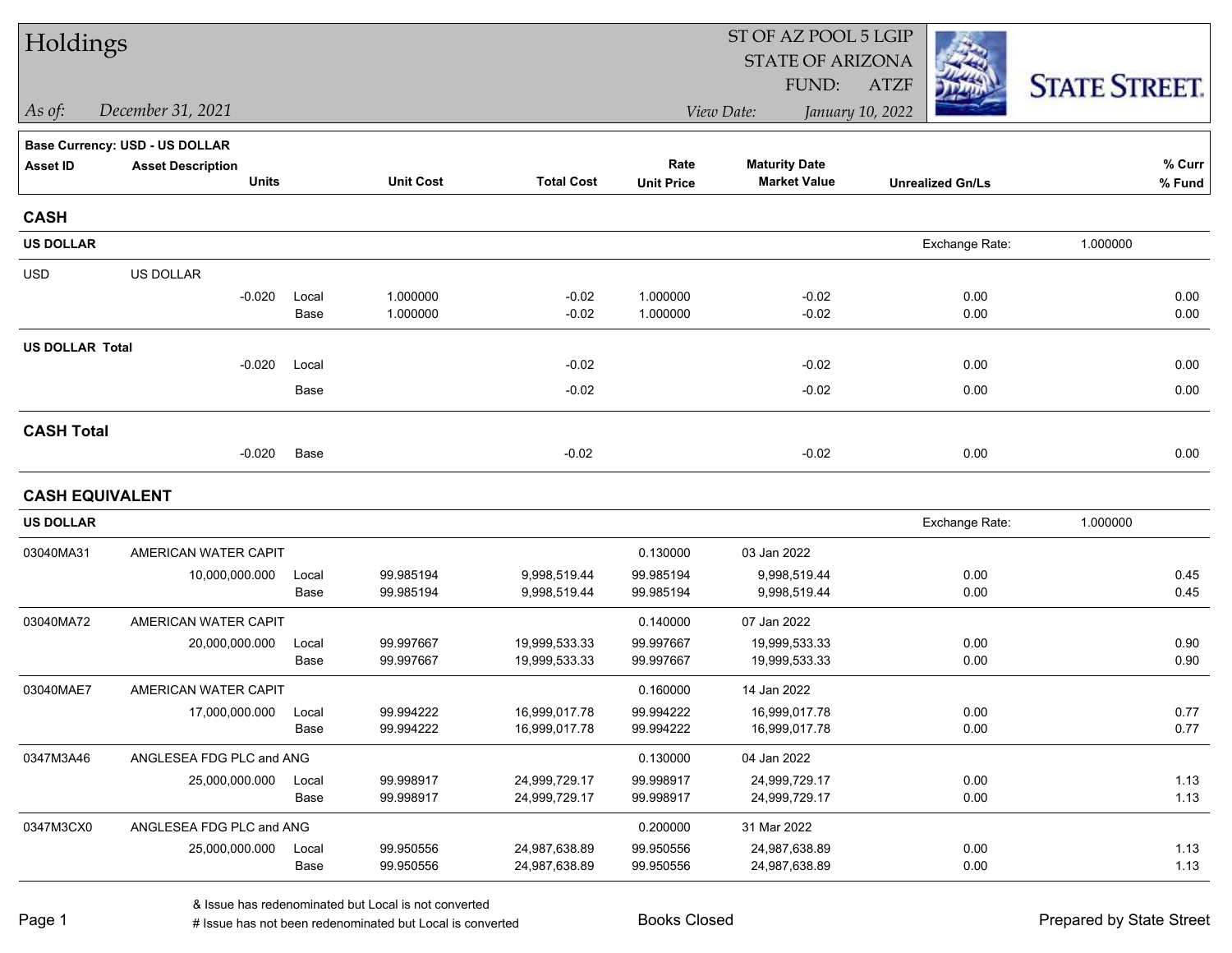| Holdings        |                                       |       |                  |                   | 51 OF AZ POOL 5 LGIP |                                |                         |                      |  |  |
|-----------------|---------------------------------------|-------|------------------|-------------------|----------------------|--------------------------------|-------------------------|----------------------|--|--|
|                 |                                       |       |                  |                   |                      | <b>STATE OF ARIZONA</b>        |                         |                      |  |  |
|                 |                                       |       |                  |                   |                      | FUND:                          | <b>ATZF</b>             | <b>STATE STREET.</b> |  |  |
| As of:          | December 31, 2021                     |       |                  |                   |                      | View Date:<br>January 10, 2022 |                         |                      |  |  |
|                 | <b>Base Currency: USD - US DOLLAR</b> |       |                  |                   |                      |                                |                         |                      |  |  |
| <b>Asset ID</b> | <b>Asset Description</b>              |       |                  |                   | Rate                 | <b>Maturity Date</b>           |                         | % Curr               |  |  |
|                 | <b>Units</b>                          |       | <b>Unit Cost</b> | <b>Total Cost</b> | <b>Unit Price</b>    | <b>Market Value</b>            | <b>Unrealized Gn/Ls</b> | % Fund               |  |  |
| 04821UAB8       | ATLANTIC ASSET SECUR                  |       |                  |                   | 0.120000             | 11 Jan 2022                    |                         |                      |  |  |
|                 | 9,748,000.000                         | Local | 99.996667        | 9,747,675.07      | 99.996667            | 9,747,675.07                   | 0.00                    | 0.44                 |  |  |
|                 |                                       | Base  | 99.996667        | 9,747,675.07      | 99.996667            | 9,747,675.07                   | 0.00                    | 0.44                 |  |  |
| 04821UBA9       | <b>ATLANTIC ASSET SECUR</b>           |       |                  |                   | 0.140000             | 10 Feb 2022                    |                         |                      |  |  |
|                 | 20,000,000.000                        | Local | 99.984444        | 19,996,888.89     | 99.984444            | 19,996,888.89                  | 0.00                    | 0.90                 |  |  |
|                 |                                       | Base  | 99.984444        | 19,996,888.89     | 99.984444            | 19,996,888.89                  | 0.00                    | 0.90                 |  |  |
| 04821UC34       | <b>ATLANTIC ASSET SECUR</b>           |       |                  |                   | 0.150000             | 03 Mar 2022                    |                         |                      |  |  |
|                 | 15,000,000.000                        | Local | 99.974583        | 14,996,187.50     | 99.974583            | 14,996,187.50                  | 0.00                    | 0.68                 |  |  |
|                 |                                       | Base  | 99.974583        | 14,996,187.50     | 99.974583            | 14,996,187.50                  | 0.00                    | 0.68                 |  |  |
| 04821UC75       | ATLANTIC ASSET SECUR                  |       |                  |                   | 0.210000             | 07 Mar 2022                    |                         |                      |  |  |
|                 | 5,000,000.000                         | Local | 99.962083        | 4,998,104.17      | 99.962083            | 4,998,104.17                   | 0.00                    | 0.23                 |  |  |
|                 |                                       | Base  | 99.962083        | 4,998,104.17      | 99.962083            | 4,998,104.17                   | 0.00                    | 0.23                 |  |  |
| 05253CA48       | <b>AUST &amp; NEW ZEA</b>             |       |                  |                   | 0.120000             | 04 Jan 2022                    |                         |                      |  |  |
|                 | 15,000,000.000                        | Local | 99.999000        | 14,999,850.00     | 99.999000            | 14,999,850.00                  | 0.00                    | 0.68                 |  |  |
|                 |                                       | Base  | 99.999000        | 14,999,850.00     | 99.999000            | 14,999,850.00                  | 0.00                    | 0.68                 |  |  |
| 05253CAR7       | <b>AUST &amp; NEW ZEA</b>             |       |                  |                   | 0.130000             | 25 Jan 2022                    |                         |                      |  |  |
|                 | 10,000,000.000                        | Local | 99.991333        | 9,999,133.33      | 99.991333            | 9,999,133.33                   | 0.00                    | 0.45                 |  |  |
|                 |                                       | Base  | 99.991333        | 9,999,133.33      | 99.991333            | 9,999,133.33                   | 0.00                    | 0.45                 |  |  |
| 05253CC12       | AUST & NEW ZEA                        |       |                  |                   | 0.200000             | 01 Mar 2022                    |                         |                      |  |  |
|                 | 10,000,000.000                        | Local | 99.967222        | 9,996,722.22      | 99.967222            | 9,996,722.22                   | 0.00                    | 0.45                 |  |  |
|                 |                                       | Base  | 99.967222        | 9,996,722.22      | 99.967222            | 9,996,722.22                   | 0.00                    | 0.45                 |  |  |
| 05253CCW4       | <b>AUST &amp; NEW ZEA</b>             |       |                  |                   | 0.130000             | 30 Mar 2022                    |                         |                      |  |  |
|                 | 15,000,000.000                        | Local | 99.968222        | 14,995,233.33     | 99.968222            | 14,995,233.33                  | 0.00                    | 0.68                 |  |  |
|                 |                                       | Base  | 99.968222        | 14,995,233.33     | 99.968222            | 14,995,233.33                  | 0.00                    | 0.68                 |  |  |
| 06367CFG7       | <b>BANK OF MONTREAL-</b>              |       |                  |                   | 0.220000             | 18 May 2022                    |                         |                      |  |  |
|                 | 15,000,000.000                        | Local | 100.000000       | 15,000,000.00     | 100.000000           | 15,000,000.00                  | 0.00                    | 0.68                 |  |  |
|                 |                                       | Base  | 100.000000       | 15,000,000.00     | 100.000000           | 15,000,000.00                  | 0.00                    | 0.68                 |  |  |
| 06367CJQ1       | <b>BANK OF MONTREAL-</b>              |       |                  |                   | 0.200000             | 02 Sep 2022                    |                         |                      |  |  |
|                 | 10,000,000.000                        | Local | 100.000000       | 10,000,000.00     | 100.000000           | 10,000,000.00                  | 0.00                    | 0.45                 |  |  |
|                 |                                       | Base  | 100.000000       | 10,000,000.00     | 100.000000           | 10,000,000.00                  | 0.00                    | 0.45                 |  |  |

 $ST$  OF AZ POOL 5 LGIP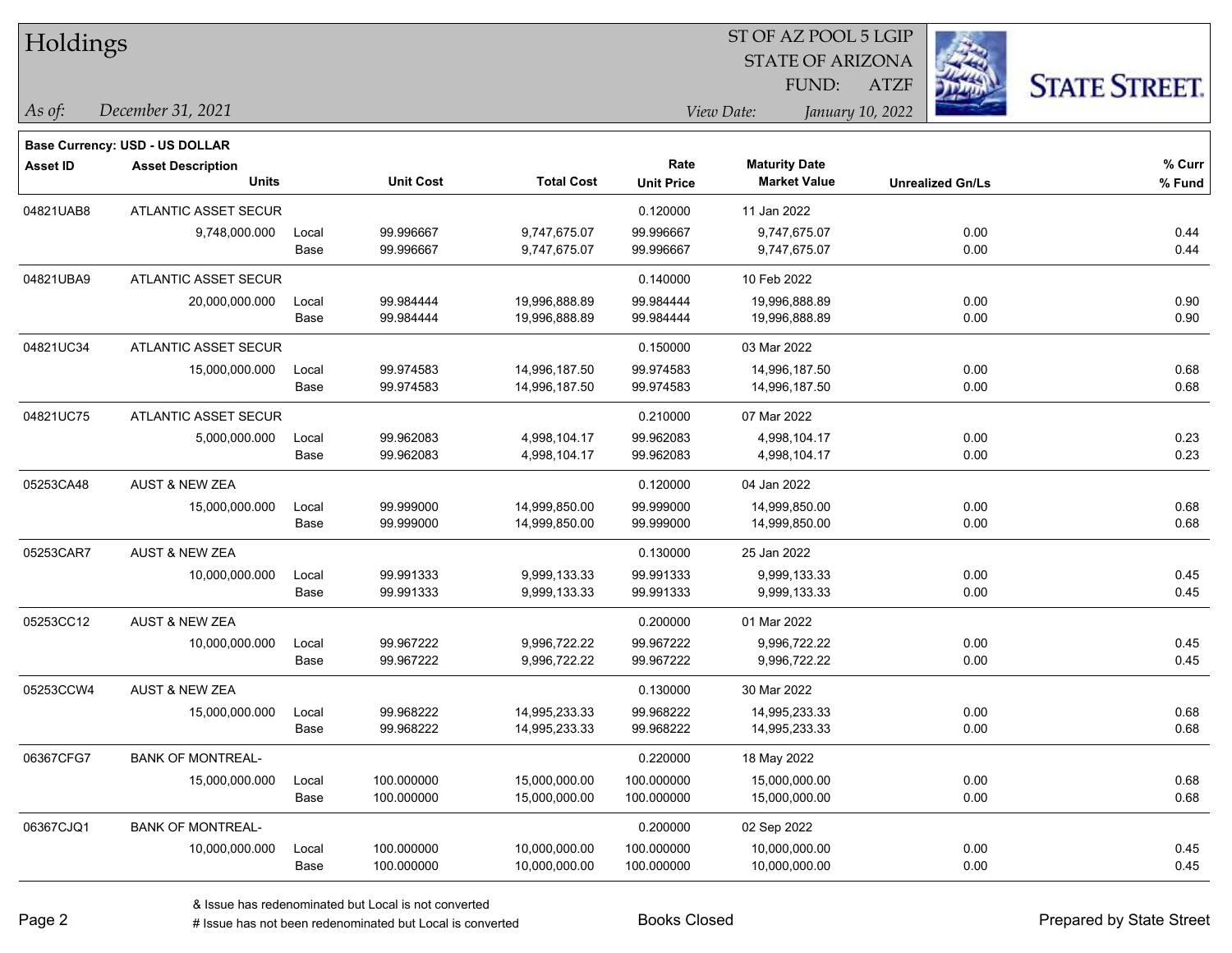| Holdings        |                                       |       |                  |                   |                   | ST OF AZ POOL 5 LGIP           |                         |                      |
|-----------------|---------------------------------------|-------|------------------|-------------------|-------------------|--------------------------------|-------------------------|----------------------|
|                 |                                       |       |                  |                   |                   | <b>STATE OF ARIZONA</b>        | 243                     |                      |
|                 |                                       |       |                  |                   |                   | FUND:                          | <b>ATZF</b>             | <b>STATE STREET.</b> |
| As of:          | December 31, 2021                     |       |                  |                   |                   | View Date:<br>January 10, 2022 |                         |                      |
|                 | <b>Base Currency: USD - US DOLLAR</b> |       |                  |                   |                   |                                |                         |                      |
| <b>Asset ID</b> | <b>Asset Description</b>              |       |                  |                   | Rate              | <b>Maturity Date</b>           |                         | % Curr               |
|                 | <b>Units</b>                          |       | <b>Unit Cost</b> | <b>Total Cost</b> | <b>Unit Price</b> | <b>Market Value</b>            | <b>Unrealized Gn/Ls</b> | % Fund               |
| 06367KA74       | <b>BANK OF MONTREAL-</b>              |       |                  |                   | 0.090000          | 07 Jan 2022                    |                         |                      |
|                 | 25,000,000.000                        | Local | 99.998500        | 24,999,625.00     | 99.998500         | 24,999,625.00                  | 0.00                    | 1.13                 |
|                 |                                       | Base  | 99.998500        | 24,999,625.00     | 99.998500         | 24,999,625.00                  | 0.00                    | 1.13                 |
| 06417MPH2       | <b>BANK OF NOVA SCOTIA</b>            |       |                  |                   | 0.230000          | 11 May 2022                    |                         |                      |
|                 | 10,000,000.000                        | Local | 100.003616       | 10,000,361.57     | 100.003616        | 10,000,361.57                  | 0.00                    | 0.45                 |
|                 |                                       | Base  | 100.003616       | 10,000,361.57     | 100.003616        | 10,000,361.57                  | 0.00                    | 0.45                 |
| 06417MQC2       | <b>BANK OF NOVA SCOTIA</b>            |       |                  |                   | 0.210000          | 07 Jun 2022                    |                         |                      |
|                 | 10,000,000.000                        | Local | 100.000000       | 10,000,000.00     | 100.000000        | 10,000,000.00                  | 0.00                    | 0.45                 |
|                 |                                       | Base  | 100.000000       | 10,000,000.00     | 100.000000        | 10,000,000.00                  | 0.00                    | 0.45                 |
| 06417MTD7       | <b>BANK OF NOVA SCOTIA</b>            |       |                  |                   | 0.150000          | 24 Feb 2022                    |                         |                      |
|                 | 15,000,000.000                        | Local | 100.000000       | 15,000,000.00     | 100.000000        | 15,000,000.00                  | 0.00                    | 0.68                 |
|                 |                                       | Base  | 100.000000       | 15,000,000.00     | 100.000000        | 15,000,000.00                  | 0.00                    | 0.68                 |
| 06417MTQ8       | <b>BANK OF NOVA SCOTIA</b>            |       |                  |                   | 0.180000          | 15 Mar 2022                    |                         |                      |
|                 | 15,000,000.000                        | Local | 99.993920        | 14,999,087.94     | 99.993920         | 14,999,087.94                  | 0.00                    | 0.68                 |
|                 |                                       | Base  | 99.993920        | 14,999,087.94     | 99.993920         | 14,999,087.94                  | 0.00                    | 0.68                 |
| 07010KAJ7       | <b>BASIN ELEC PWR COOP</b>            |       |                  |                   | 0.120000          | 18 Jan 2022                    |                         |                      |
|                 | 15,000,000.000                        | Local | 99.994333        | 14,999,150.00     | 99.994333         | 14,999,150.00                  | 0.00                    | 0.68                 |
|                 |                                       | Base  | 99.994333        | 14,999,150.00     | 99.994333         | 14,999,150.00                  | 0.00                    | 0.68                 |
| 07010KAU2       | <b>BASIN ELEC PWR COOP</b>            |       |                  |                   | 0.120000          | 28 Jan 2022                    |                         |                      |
|                 | 15,000,000.000                        | Local | 99.991000        | 14,998,650.00     | 99.991000         | 14,998,650.00                  | 0.00                    | 0.68                 |
|                 |                                       | Base  | 99.991000        | 14,998,650.00     | 99.991000         | 14,998,650.00                  | 0.00                    | 0.68                 |
| 07010KB31       | <b>BASIN ELEC PWR COOP</b>            |       |                  |                   | 0.150000          | 03 Feb 2022                    |                         |                      |
|                 | 15,000,000.000                        | Local | 99.986250        | 14,997,937.50     | 99.986250         | 14,997,937.50                  | 0.00                    | 0.68                 |
|                 |                                       | Base  | 99.986250        | 14,997,937.50     | 99.986250         | 14,997,937.50                  | 0.00                    | 0.68                 |
| 07010KBF4       | <b>BASIN ELEC PWR COOP</b>            |       |                  |                   | 0.210000          | 15 Feb 2022                    |                         |                      |
|                 | 7,200,000.000                         | Local | 99.973750        | 7,198,110.00      | 99.973750         | 7,198,110.00                   | 0.00                    | 0.32                 |
|                 |                                       | Base  | 99.973750        | 7,198,110.00      | 99.973750         | 7,198,110.00                   | 0.00                    | 0.32                 |
| 07644BA36       | BEDFORD ROW FDG CORP                  |       |                  |                   | 0.210000          | 03 Jan 2022                    |                         |                      |
|                 | 5,000,000.000                         | Local | 99.998833        | 4,999,941.66      | 99.998833         | 4,999,941.66                   | 0.00                    | 0.23                 |
|                 |                                       | Base  | 99.998833        | 4,999,941.66      | 99.998833         | 4,999,941.66                   | 0.00                    | 0.23                 |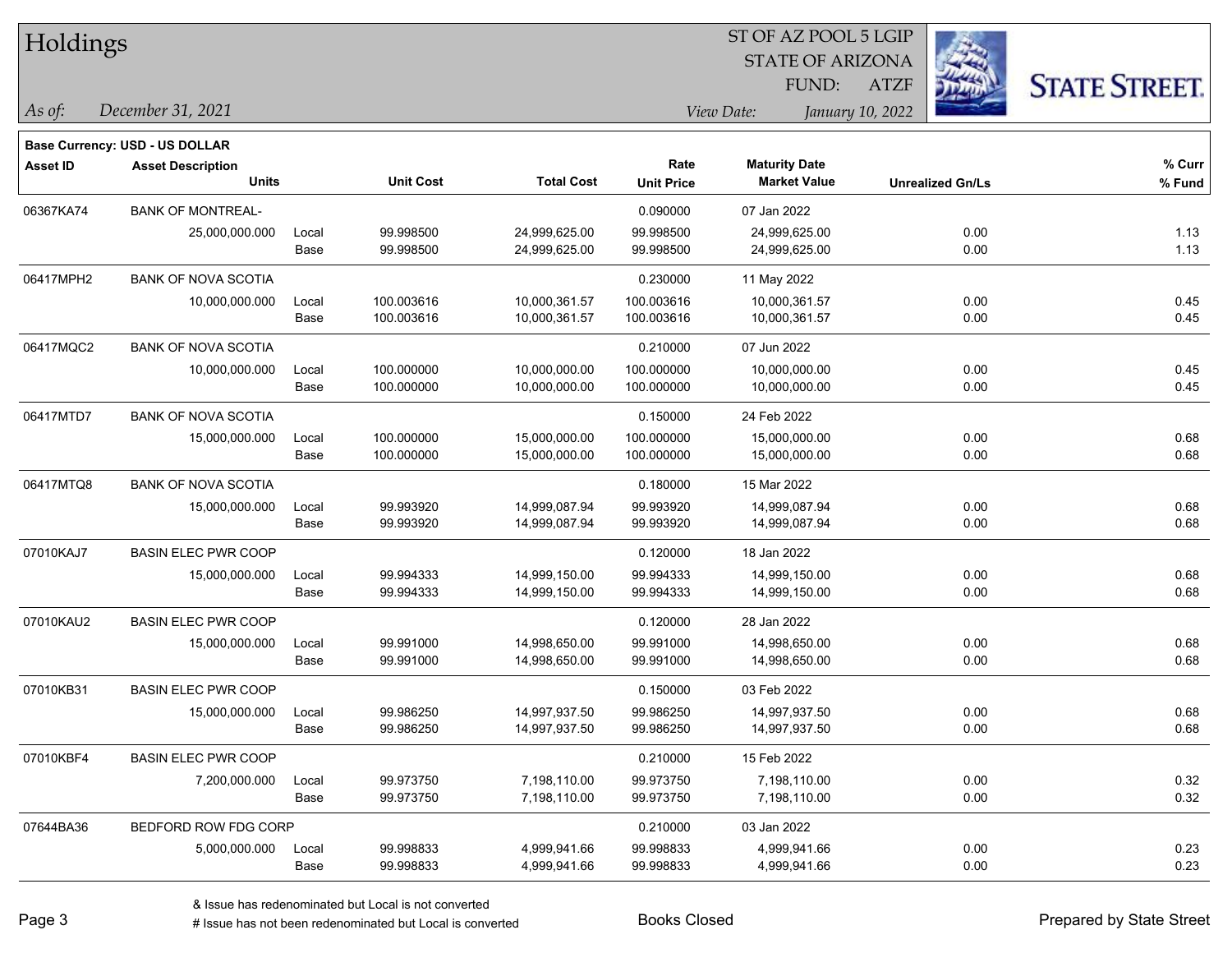| Holdings        |                                          |               |                          |                                |                           | ST OF AZ POOL 5 LGIP                        |                  |                         |                      |
|-----------------|------------------------------------------|---------------|--------------------------|--------------------------------|---------------------------|---------------------------------------------|------------------|-------------------------|----------------------|
|                 |                                          |               |                          |                                |                           | <b>STATE OF ARIZONA</b>                     |                  |                         |                      |
|                 |                                          |               |                          |                                |                           | FUND:                                       | <b>ATZF</b>      |                         | <b>STATE STREET.</b> |
| As of:          | December 31, 2021                        |               |                          |                                |                           | View Date:                                  | January 10, 2022 |                         |                      |
|                 |                                          |               |                          |                                |                           |                                             |                  |                         |                      |
|                 | <b>Base Currency: USD - US DOLLAR</b>    |               |                          |                                |                           |                                             |                  |                         |                      |
| <b>Asset ID</b> | <b>Asset Description</b><br><b>Units</b> |               | <b>Unit Cost</b>         | <b>Total Cost</b>              | Rate<br><b>Unit Price</b> | <b>Maturity Date</b><br><b>Market Value</b> |                  | <b>Unrealized Gn/Ls</b> | % Curr<br>% Fund     |
|                 |                                          |               |                          |                                |                           |                                             |                  |                         |                      |
| 07644BBA9       | BEDFORD ROW FDG CORP                     |               |                          |                                | 0.120000                  | 10 Feb 2022                                 |                  |                         |                      |
|                 | 25,000,000.000                           | Local<br>Base | 99.986667<br>99.986667   | 24,996,666.66<br>24,996,666.66 | 99.986667<br>99.986667    | 24,996,666.66<br>24,996,666.66              |                  | 0.00<br>0.00            | 1.13<br>1.13         |
|                 |                                          |               |                          |                                |                           |                                             |                  |                         |                      |
| 07644BCM2       | BEDFORD ROW FDG CORP                     |               |                          |                                | 0.140000                  | 21 Mar 2022                                 |                  |                         |                      |
|                 | 10,000,000.000                           | Local<br>Base | 99.969278<br>99.969278   | 9,996,927.78<br>9,996,927.78   | 99.969278<br>99.969278    | 9,996,927.78<br>9,996,927.78                |                  | 0.00<br>0.00            | 0.45<br>0.45         |
|                 |                                          |               |                          |                                |                           |                                             |                  |                         |                      |
| 13606CSH8       | <b>CANADIAN IMPERIAL BK</b>              |               |                          |                                | 0.240000                  | 04 May 2022                                 |                  |                         |                      |
|                 | 10,000,000.000                           | Local<br>Base | 100.000000<br>100.000000 | 10,000,000.00<br>10,000,000.00 | 100.000000<br>100.000000  | 10,000,000.00<br>10,000,000.00              |                  | 0.00<br>0.00            | 0.45<br>0.45         |
|                 |                                          |               |                          |                                |                           |                                             |                  |                         |                      |
| 13606CYJ7       | CANADIAN IMPERIAL BK                     |               |                          |                                | 0.110000                  | 05 Jan 2022                                 |                  |                         |                      |
|                 | 15,000,000.000                           | Local         | 100.000000               | 15,000,000.00                  | 100.000000                | 15,000,000.00                               |                  | 0.00                    | 0.68                 |
|                 |                                          | Base          | 100.000000               | 15,000,000.00                  | 100.000000                | 15,000,000.00                               |                  | 0.00                    | 0.68                 |
| 13738KAE7       | CAN AST & CAN LTD JT                     |               |                          |                                | 0.120000                  | 14 Jan 2022                                 |                  |                         |                      |
|                 | 5,000,000.000                            | Local         | 99.995667                | 4,999,783.33                   | 99.995667                 | 4,999,783.33                                |                  | 0.00                    | 0.23                 |
|                 |                                          | Base          | 99.995667                | 4,999,783.33                   | 99.995667                 | 4,999,783.33                                |                  | 0.00                    | 0.23                 |
| 13738KC88       | CAN AST & CAN LTD JT                     |               |                          |                                | 0.210000                  | 08 Mar 2022                                 |                  |                         |                      |
|                 | 20,000,000.000                           | Local         | 99.961500                | 19,992,300.00                  | 99.961500                 | 19,992,300.00                               |                  | 0.00                    | 0.90                 |
|                 |                                          | Base          | 99.961500                | 19,992,300.00                  | 99.961500                 | 19,992,300.00                               |                  | 0.00                    | 0.90                 |
| 13738KD87       | CAN AST & CAN LTD JT                     |               |                          |                                | 0.240000                  | 08 Apr 2022                                 |                  |                         |                      |
|                 | 5,000,000.000                            | Local         | 99.935333                | 4,996,766.67                   | 99.935333                 | 4,996,766.67                                |                  | 0.00                    | 0.23                 |
|                 |                                          | Base          | 99.935333                | 4,996,766.67                   | 99.935333                 | 4,996,766.67                                |                  | 0.00                    | 0.23                 |
| 15060YC73       | CEDAR SPRING CPTL CO                     |               |                          |                                | 0.210000                  | 07 Mar 2022                                 |                  |                         |                      |
|                 | 25,000,000.000                           | Local         | 99.962083                | 24,990,520.83                  | 99.962083                 | 24,990,520.83                               |                  | 0.00                    | 1.13                 |
|                 |                                          | Base          | 99.962083                | 24,990,520.83                  | 99.962083                 | 24,990,520.83                               |                  | 0.00                    | 1.13                 |
| 15060YCJ7       | CEDAR SPRING CPTL CO                     |               |                          |                                | 0.220000                  | 18 Mar 2022                                 |                  |                         |                      |
|                 | 25,000,000.000                           | Local         | 99.953556                | 24,988,388.89                  | 99.953556                 | 24,988,388.89                               |                  | 0.00                    | 1.13                 |
|                 |                                          | Base          | 99.953556                | 24,988,388.89                  | 99.953556                 | 24,988,388.89                               |                  | 0.00                    | 1.13                 |
| 15963UAQ9       | CHARIOT FNDG LLC                         |               |                          |                                | 0.130000                  | 24 Jan 2022                                 |                  |                         |                      |
|                 | 12,000,000.000                           | Local         | 99.991694                | 11,999,003.33                  | 99.991694                 | 11,999,003.33                               |                  | 0.00                    | 0.54                 |
|                 |                                          | Base          | 99.991694                | 11,999,003.33                  | 99.991694                 | 11,999,003.33                               |                  | 0.00                    | 0.54                 |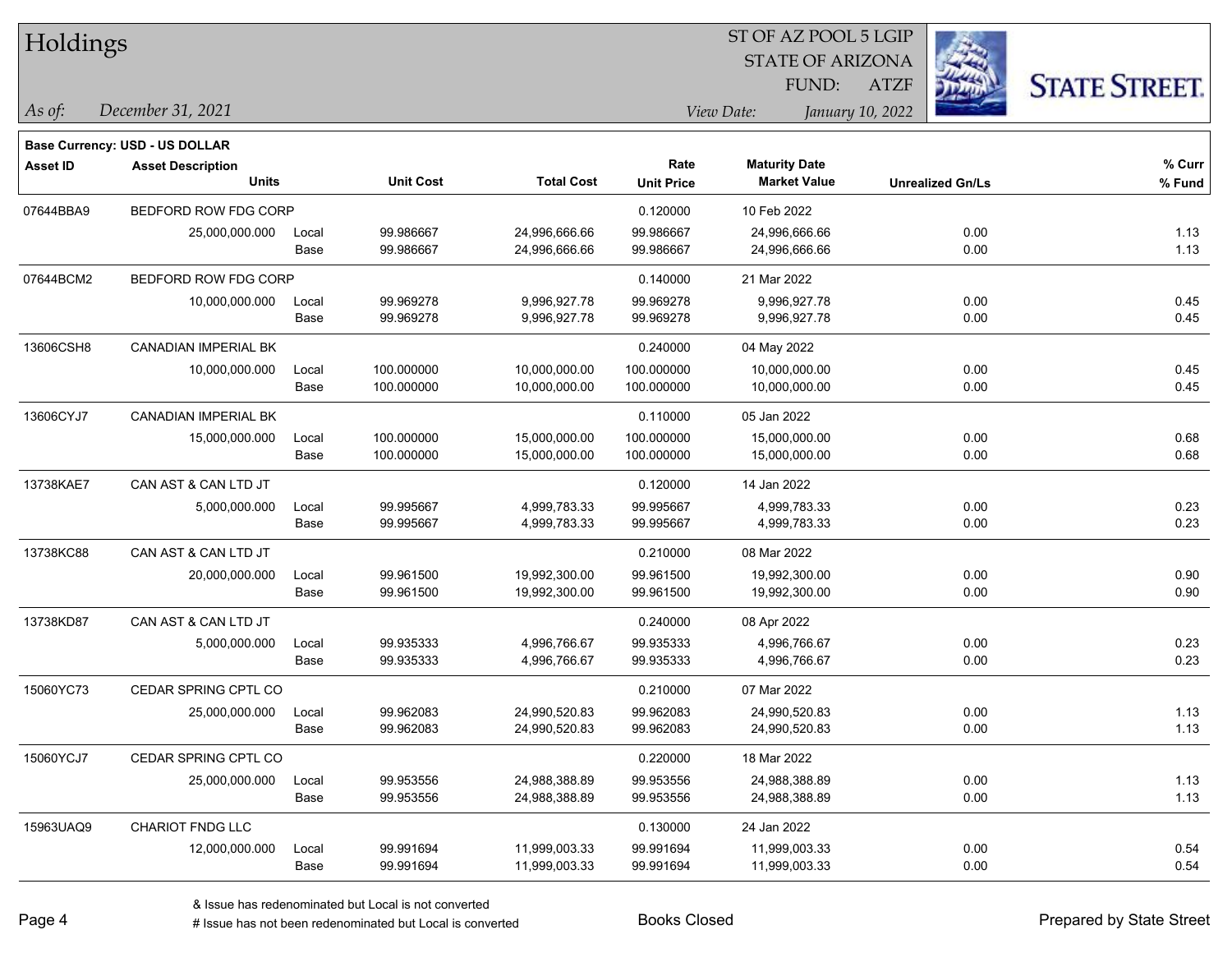| Holdings        |                                       |       |                  |                   |                   |                         |                         |                      |
|-----------------|---------------------------------------|-------|------------------|-------------------|-------------------|-------------------------|-------------------------|----------------------|
|                 |                                       |       |                  |                   |                   | <b>STATE OF ARIZONA</b> |                         |                      |
|                 |                                       |       |                  |                   |                   | FUND:                   | <b>ATZF</b>             | <b>STATE STREET.</b> |
| As of:          | December 31, 2021                     |       |                  |                   |                   | View Date:              | January 10, 2022        |                      |
|                 | <b>Base Currency: USD - US DOLLAR</b> |       |                  |                   |                   |                         |                         |                      |
| <b>Asset ID</b> | <b>Asset Description</b>              |       |                  |                   | Rate              | <b>Maturity Date</b>    |                         | % Curr               |
|                 | <b>Units</b>                          |       | <b>Unit Cost</b> | <b>Total Cost</b> | <b>Unit Price</b> | <b>Market Value</b>     | <b>Unrealized Gn/Ls</b> | % Fund               |
| 15963UBP0       | CHARIOT FNDG LLC                      |       |                  |                   | 0.170000          | 23 Feb 2022             |                         |                      |
|                 | 25,000,000.000                        | Local | 99.974972        | 24,993,743.05     | 99.974972         | 24,993,743.05           | 0.00                    | 1.13                 |
|                 |                                       | Base  | 99.974972        | 24,993,743.05     | 99.974972         | 24,993,743.05           | 0.00                    | 1.13                 |
| 15963UCG9       | CHARIOT FNDG LLC                      |       |                  |                   | 0.210000          | 16 Mar 2022             |                         |                      |
|                 | 13,000,000.000                        | Local | 99.956833        | 12,994,388.33     | 99.956833         | 12,994,388.33           | 0.00                    | 0.59                 |
|                 |                                       | Base  | 99.956833        | 12,994,388.33     | 99.956833         | 12,994,388.33           | 0.00                    | 0.59                 |
| 19121BH10       | COCA-COLA COMPANY                     |       |                  |                   | 0.120000          | 01 Aug 2022             |                         |                      |
|                 | 15,000,000.000                        | Local | 99.929333        | 14,989,400.00     | 99.929333         | 14,989,400.00           | 0.00                    | 0.68                 |
|                 |                                       | Base  | 99.929333        | 14,989,400.00     | 99.929333         | 14,989,400.00           | 0.00                    | 0.68                 |
| 2063C1A59       | CONCORD MIN CPTL CO                   |       |                  |                   | 0.170000          | 05 Jan 2022             |                         |                      |
|                 | 10,000,000.000                        | Local | 99.998111        | 9,999,811.11      | 99.998111         | 9,999,811.11            | 0.00                    | 0.45                 |
|                 |                                       | Base  | 99.998111        | 9,999,811.11      | 99.998111         | 9,999,811.11            | 0.00                    | 0.45                 |
| 2063C1AX8       | CONCORD MIN CPTL CO                   |       |                  |                   | 0.140000          | 31 Jan 2022             |                         |                      |
|                 | 15,000,000.000                        | Local | 99.988333        | 14,998,250.00     | 99.988333         | 14,998,250.00           | 0.00                    | 0.68                 |
|                 |                                       | Base  | 99.988333        | 14,998,250.00     | 99.988333         | 14,998,250.00           | 0.00                    | 0.68                 |
| 2063C1B74       | CONCORD MIN CPTL CO                   |       |                  |                   | 0.160000          | 07 Feb 2022             |                         |                      |
|                 | 25,000,000.000                        | Local | 99.983556        | 24,995,888.89     | 99.983556         | 24,995,888.89           | 0.00                    | 1.13                 |
|                 |                                       | Base  | 99.983556        | 24,995,888.89     | 99.983556         | 24,995,888.89           | 0.00                    | 1.13                 |
| 24422MAC5       | JOHN DEERE CAPITAL C                  |       |                  |                   | 0.080000          | 12 Jan 2022             |                         |                      |
|                 | 25,000,000.000                        | Local | 99.997556        | 24,999,388.89     | 99.997556         | 24,999,388.89           | 0.00                    | 1.13                 |
|                 |                                       | Base  | 99.997556        | 24,999,388.89     | 99.997556         | 24,999,388.89           | 0.00                    | 1.13                 |
| 24422MAS0       | JOHN DEERE CAPITAL C                  |       |                  |                   | 0.090000          | 26 Jan 2022             |                         |                      |
|                 | 10,000,000.000                        | Local | 99.993750        | 9,999,375.00      | 99.993750         | 9,999,375.00            | 0.00                    | 0.45                 |
|                 |                                       | Base  | 99.993750        | 9,999,375.00      | 99.993750         | 9,999,375.00            | 0.00                    | 0.45                 |
| 30229BAQ0       | <b>EXXON MOBIL CORP</b>               |       |                  |                   | 0.050000          | 24 Jan 2022             |                         |                      |
|                 | 10,000,000.000                        | Local | 99.996806        | 9,999,680.55      | 99.996806         | 9,999,680.55            | 0.00                    | 0.45                 |
|                 |                                       | Base  | 99.996806        | 9,999,680.55      | 99.996806         | 9,999,680.55            | 0.00                    | 0.45                 |
| 30229BC13       | <b>EXXON MOBIL CORP</b>               |       |                  |                   | 0.100000          | 01 Mar 2022             |                         |                      |
|                 | 15,000,000.000                        | Local | 99.983611        | 14,997,541.67     | 99.983611         | 14,997,541.67           | 0.00                    | 0.68                 |
|                 |                                       | Base  | 99.983611        | 14,997,541.67     | 99.983611         | 14,997,541.67           | 0.00                    | 0.68                 |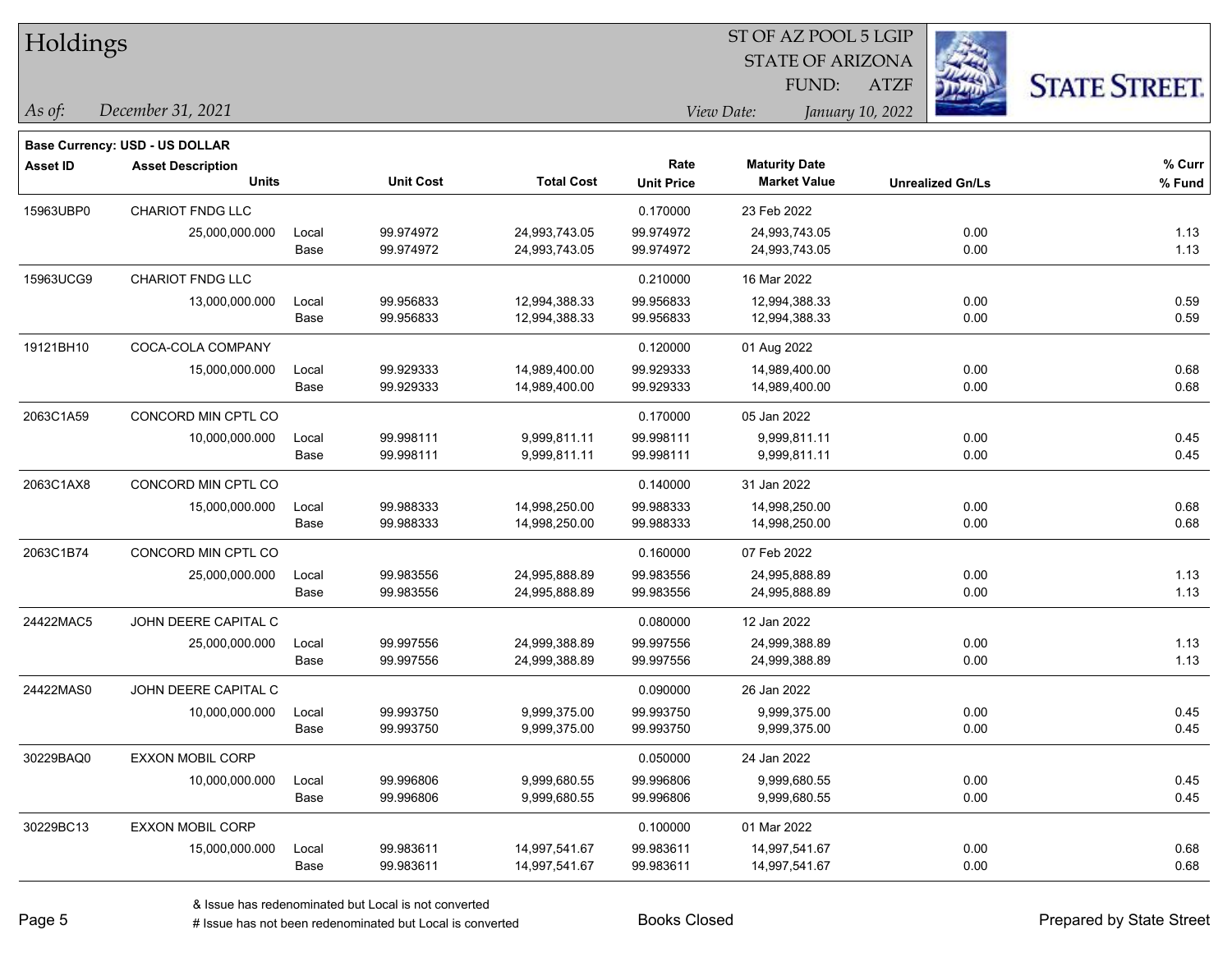| Holdings        |                                          |       |                  |                   |                           | 51 OF AZ POOL 5 LGIP<br><b>STATE OF ARIZONA</b> |                         |                      |
|-----------------|------------------------------------------|-------|------------------|-------------------|---------------------------|-------------------------------------------------|-------------------------|----------------------|
|                 |                                          |       |                  |                   |                           | <b>FUND:</b>                                    | <b>ATZF</b>             | <b>STATE STREET.</b> |
| As of:          | December 31, 2021                        |       |                  |                   |                           | View Date:<br>January 10, 2022                  |                         |                      |
|                 | <b>Base Currency: USD - US DOLLAR</b>    |       |                  |                   |                           |                                                 |                         |                      |
| <b>Asset ID</b> | <b>Asset Description</b><br><b>Units</b> |       | <b>Unit Cost</b> | <b>Total Cost</b> | Rate<br><b>Unit Price</b> | <b>Maturity Date</b><br><b>Market Value</b>     | <b>Unrealized Gn/Ls</b> | % Curr<br>% Fund     |
| 30601WAM1       | <b>FAIRWAY FINANCE CORP</b>              |       |                  |                   | 0.140000                  | 21 Jan 2022                                     |                         |                      |
|                 | 10,000,000.000                           | Local | 99.992222        | 9,999,222.22      | 99.992222                 | 9,999,222.22                                    | 0.00                    | 0.45                 |
|                 |                                          | Base  | 99.992222        | 9,999,222.22      | 99.992222                 | 9,999,222.22                                    | 0.00                    | 0.45                 |
| 30601WAT6       | <b>FAIRWAY FINANCE CORP</b>              |       |                  |                   | 0.120000                  | 27 Jan 2022                                     |                         |                      |
|                 | 15,000,000.000                           | Local | 99.991333        | 14,998,700.00     | 99.991333                 | 14,998,700.00                                   | 0.00                    | 0.68                 |
|                 |                                          | Base  | 99.991333        | 14,998,700.00     | 99.991333                 | 14,998,700.00                                   | 0.00                    | 0.68                 |
| 30601WBB4       | <b>FAIRWAY FINANCE CORP</b>              |       |                  |                   | 0.140000                  | 11 Feb 2022                                     |                         |                      |
|                 | 15,000,000.000                           | Local | 99.984056        | 14,997,608.33     | 99.984056                 | 14,997,608.33                                   | 0.00                    | 0.68                 |
|                 |                                          | Base  | 99.984056        | 14,997,608.33     | 99.984056                 | 14,997,608.33                                   | 0.00                    | 0.68                 |
| 30601WE21       | <b>FAIRWAY FINANCE CORP</b>              |       |                  |                   | 0.150000                  | 02 May 2022                                     |                         |                      |
|                 | 10,000,000.000                           | Local | 99.949583        | 9,994,958.33      | 99.949583                 | 9,994,958.33                                    | 0.00                    | 0.45                 |
|                 |                                          | Base  | 99.949583        | 9,994,958.33      | 99.949583                 | 9,994,958.33                                    | 0.00                    | 0.45                 |
| 38346MBA1       | <b>GOTHAM FDG CORP</b>                   |       |                  |                   | 0.160000                  | 10 Feb 2022                                     |                         |                      |
|                 | 10,000,000.000                           | Local | 99.982222        | 9,998,222.22      | 99.982222                 | 9,998,222.22                                    | 0.00                    | 0.45                 |
|                 |                                          | Base  | 99.982222        | 9,998,222.22      | 99.982222                 | 9,998,222.22                                    | 0.00                    | 0.45                 |
| 38346MBJ2       | <b>GOTHAM FDG CORP</b>                   |       |                  |                   | 0.180000                  | 18 Feb 2022                                     |                         |                      |
|                 | 10,000,000.000                           | Local | 99.976000        | 9,997,600.00      | 99.976000                 | 9,997,600.00                                    | 0.00                    | 0.45                 |
|                 |                                          | Base  | 99.976000        | 9,997,600.00      | 99.976000                 | 9,997,600.00                                    | 0.00                    | 0.45                 |
| 38346MC77       | <b>GOTHAM FDG CORP</b>                   |       |                  |                   | 0.200000                  | 07 Mar 2022                                     |                         |                      |
|                 | 10,000,000.000                           | Local | 99.963889        | 9,996,388.89      | 99.963889                 | 9,996,388.89                                    | 0.00                    | 0.45                 |
|                 |                                          | Base  | 99.963889        | 9,996,388.89      | 99.963889                 | 9,996,388.89                                    | 0.00                    | 0.45                 |
| 38346MCE2       | <b>GOTHAM FDG CORP</b>                   |       |                  |                   | 0.220000                  | 14 Mar 2022                                     |                         |                      |
|                 | 20,000,000.000                           | Local | 99.956000        | 19,991,200.00     | 99.956000                 | 19,991,200.00                                   | 0.00                    | 0.90                 |
|                 |                                          | Base  | 99.956000        | 19,991,200.00     | 99.956000                 | 19,991,200.00                                   | 0.00                    | 0.90                 |
| 40060XAA8       | <b>GTA FDG LLC DISC</b>                  |       |                  |                   | 0.110000                  | 10 Jan 2022                                     |                         |                      |
|                 | 5,000,000.000                            | Local | 99.997250        | 4,999,862.50      | 99.997250                 | 4,999,862.50                                    | 0.00                    | 0.23                 |
|                 |                                          | Base  | 99.997250        | 4,999,862.50      | 99.997250                 | 4,999,862.50                                    | 0.00                    | 0.23                 |
| 40060XAE0       | GTA FDG LLC DISC                         |       |                  |                   | 0.160000                  | 14 Jan 2022                                     |                         |                      |
|                 | 10,000,000.000                           | Local | 99.994222        | 9,999,422.22      | 99.994222                 | 9,999,422.22                                    | 0.00                    | 0.45                 |
|                 |                                          | Base  | 99.994222        | 9,999,422.22      | 99.994222                 | 9,999,422.22                                    | 0.00                    | 0.45                 |

 $\overline{\text{SE ADO}}$   $\overline{\text{SVD}}$ 

٦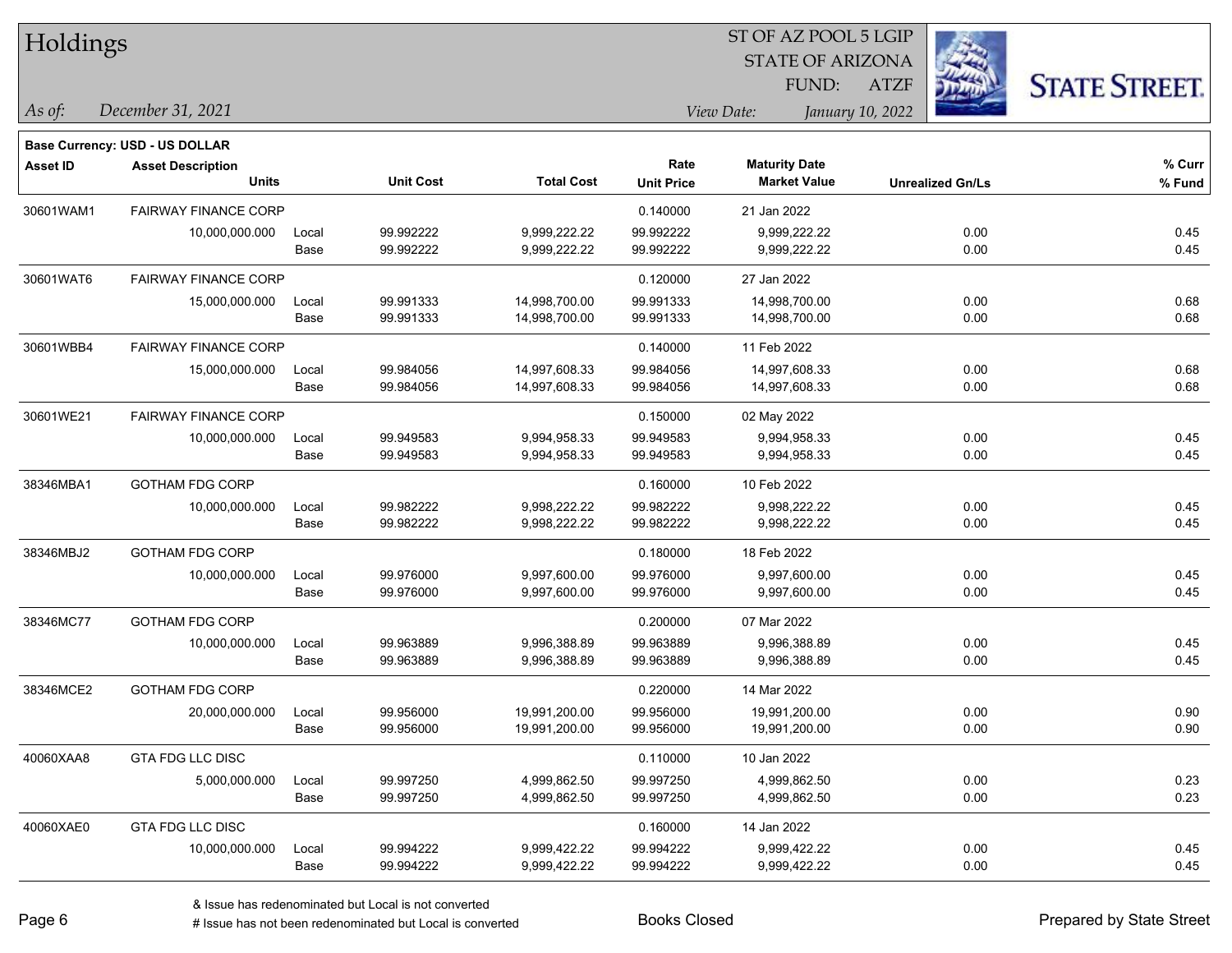| Holdings  |                                          |               |                        |                                |                           | SI OF AZ POOL 5 LGIP<br><b>STATE OF ARIZONA</b> | <b>REGIS</b>                    |                      |
|-----------|------------------------------------------|---------------|------------------------|--------------------------------|---------------------------|-------------------------------------------------|---------------------------------|----------------------|
| As of:    | December 31, 2021                        |               |                        |                                |                           | FUND:<br>View Date:                             | <b>ATZF</b><br>January 10, 2022 | <b>STATE STREET.</b> |
|           | Base Currency: USD - US DOLLAR           |               |                        |                                |                           |                                                 |                                 |                      |
| Asset ID  | <b>Asset Description</b><br><b>Units</b> |               | <b>Unit Cost</b>       | <b>Total Cost</b>              | Rate<br><b>Unit Price</b> | <b>Maturity Date</b><br><b>Market Value</b>     | <b>Unrealized Gn/Ls</b>         | % Curr<br>% Fund     |
|           |                                          |               |                        |                                |                           |                                                 |                                 |                      |
| 40060XAU4 | <b>GTA FDG LLC DISC</b>                  |               |                        |                                | 0.110000                  | 28 Jan 2022                                     |                                 |                      |
|           | 25,000,000.000                           | Local<br>Base | 99.991750<br>99.991750 | 24,997,937.50<br>24,997,937.50 | 99.991750<br>99.991750    | 24,997,937.50<br>24,997,937.50                  | 0.00<br>0.00                    | 1.13<br>1.13         |
| 40060XB33 | <b>GTA FDG LLC DISC</b>                  |               |                        |                                | 0.120000                  | 03 Feb 2022                                     |                                 |                      |
|           | 10,000,000.000                           | Local         | 99.989000              | 9,998,900.00                   | 99.989000                 | 9,998,900.00                                    | 0.00                            | 0.45                 |
|           |                                          | Base          | 99.989000              | 9,998,900.00                   | 99.989000                 | 9,998,900.00                                    | 0.00                            | 0.45                 |
| 40588MAR8 | HALKIN FINANCE LLC USC                   |               |                        |                                | 0.160000                  | 25 Jan 2022                                     |                                 |                      |
|           | 10,000,000.000                           | Local         | 99.989333              | 9,998,933.33                   | 99.989333                 | 9,998,933.33                                    | 0.00                            | 0.45                 |
|           |                                          | Base          | 99.989333              | 9,998,933.33                   | 99.989333                 | 9,998,933.33                                    | 0.00                            | 0.45                 |
| 40588MB48 | <b>HALKIN FINANCE LLC USC</b>            |               |                        |                                | 0.180000                  | 04 Feb 2022                                     |                                 |                      |
|           | 25,000,000.000                           | Local         | 99.983000              | 24,995,750.00                  | 99.983000                 | 24,995,750.00                                   | 0.00                            | 1.13                 |
|           |                                          | Base          | 99.983000              | 24,995,750.00                  | 99.983000                 | 24,995,750.00                                   | 0.00                            | 1.13                 |
| 40588MC13 | HALKIN FINANCE LLC USC                   |               |                        |                                | 0.200000                  | 01 Mar 2022                                     |                                 |                      |
|           | 15,000,000.000                           | Local         | 99.967222              | 14,995,083.33                  | 99.967222                 | 14,995,083.33                                   | 0.00                            | 0.68                 |
|           |                                          | Base          | 99.967222              | 14,995,083.33                  | 99.967222                 | 14,995,083.33                                   | 0.00                            | 0.68                 |
| 45779QA55 | INSTITUTIONAL SECURED                    |               |                        |                                | 0.150000                  | 05 Jan 2022                                     |                                 |                      |
|           | 21,500,000.000                           | Local         | 99.998333              | 21,499,641.66                  | 99.998333                 | 21,499,641.66                                   | 0.00                            | 0.97                 |
|           |                                          | Base          | 99.998333              | 21,499,641.66                  | 99.998333                 | 21,499,641.66                                   | 0.00                            | 0.97                 |
| 45779QAK2 | INSTITUTIONAL SECURED                    |               |                        |                                | 0.150000                  | 19 Jan 2022                                     |                                 |                      |
|           | 25,000,000.000                           | Local         | 99.992500              | 24,998,125.00                  | 99.992500                 | 24,998,125.00                                   | 0.00                            | 1.13                 |
|           |                                          | Base          | 99.992500              | 24,998,125.00                  | 99.992500                 | 24,998,125.00                                   | 0.00                            | 1.13                 |
| 47816GBB4 | JOHNSON & JOHNSON                        |               |                        |                                | 0.070000                  | 11 Feb 2022                                     |                                 |                      |
|           | 10,000,000.000                           | Local         | 99.992028              | 9,999,202.78                   | 99.992028                 | 9,999,202.78                                    | 0.00                            | 0.45                 |
|           |                                          | Base          | 99.992028              | 9,999,202.78                   | 99.992028                 | 9,999,202.78                                    | 0.00                            | 0.45                 |
| 4820P3B10 | JUPITER SECT CO LLC                      |               |                        |                                | 0.120000                  | 01 Feb 2022                                     |                                 |                      |
|           | 25,000,000.000                           | Local         | 99.989667              | 24,997,416.66                  | 99.989667                 | 24,997,416.66                                   | 0.00                            | 1.13                 |
|           |                                          | Base          | 99.989667              | 24,997,416.66                  | 99.989667                 | 24,997,416.66                                   | 0.00                            | 1.13                 |
| 4820P3BJ1 | JUPITER SECT CO LLC                      |               |                        |                                | 0.150000                  | 18 Feb 2022                                     |                                 |                      |
|           | 5,000,000.000                            | Local         | 99.980000              | 4,999,000.00                   | 99.980000                 | 4,999,000.00                                    | 0.00                            | 0.23                 |
|           |                                          | Base          | 99.980000              | 4,999,000.00                   | 99.980000                 | 4,999,000.00                                    | 0.00                            | 0.23                 |

 $\overline{\text{ST A Z DOO}}$   $\overline{\text{SLO}}$ 

٦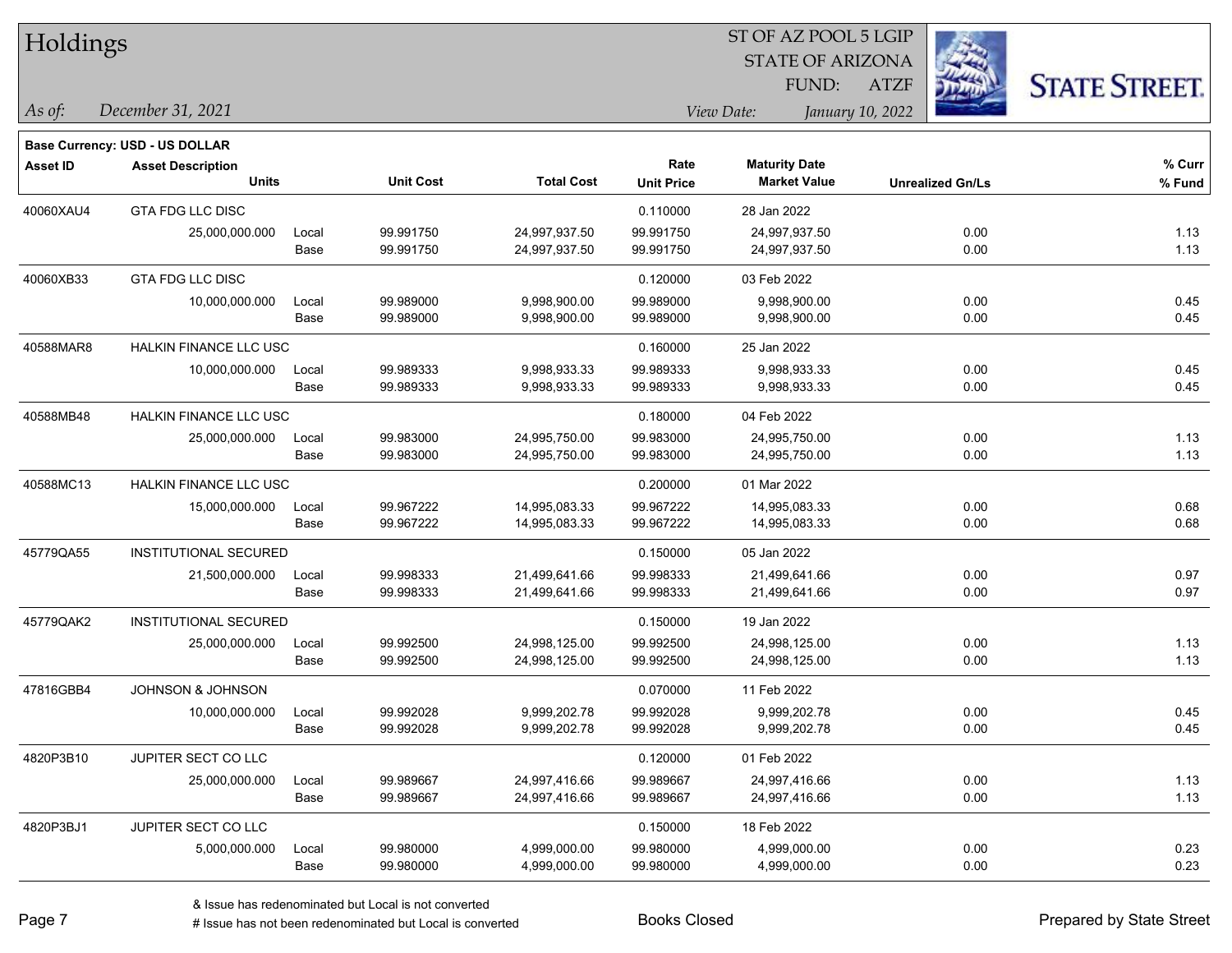| Holdings        |                                |       |                  |                   |                   | ST OF AZ POOL 5 LGIP    |                  |                         |                      |
|-----------------|--------------------------------|-------|------------------|-------------------|-------------------|-------------------------|------------------|-------------------------|----------------------|
|                 |                                |       |                  |                   |                   | <b>STATE OF ARIZONA</b> |                  |                         |                      |
|                 |                                |       |                  |                   |                   | FUND:                   | <b>ATZF</b>      |                         | <b>STATE STREET.</b> |
| As of:          | December 31, 2021              |       |                  |                   |                   | View Date:              | January 10, 2022 |                         |                      |
|                 | Base Currency: USD - US DOLLAR |       |                  |                   |                   |                         |                  |                         |                      |
| <b>Asset ID</b> | <b>Asset Description</b>       |       |                  |                   | Rate              | <b>Maturity Date</b>    |                  |                         | % Curr               |
|                 | <b>Units</b>                   |       | <b>Unit Cost</b> | <b>Total Cost</b> | <b>Unit Price</b> | <b>Market Value</b>     |                  | <b>Unrealized Gn/Ls</b> | % Fund               |
| 4820P3CB7       | JUPITER SECT CO LLC            |       |                  |                   | 0.160000          | 11 Mar 2022             |                  |                         |                      |
|                 | 20,000,000.000                 | Local | 99.969333        | 19,993,866.67     | 99.969333         | 19,993,866.67           |                  | 0.00                    | 0.90                 |
|                 |                                | Base  | 99.969333        | 19,993,866.67     | 99.969333         | 19,993,866.67           |                  | 0.00                    | 0.90                 |
| 52953BA52       | LEXINGTN PKR CAP CO LL         |       |                  |                   | 0.170000          | 05 Jan 2022             |                  |                         |                      |
|                 | 5,000,000.000                  | Local | 99.998111        | 4,999,905.56      | 99.998111         | 4,999,905.56            |                  | 0.00                    | 0.23                 |
|                 |                                | Base  | 99.998111        | 4,999,905.56      | 99.998111         | 4,999,905.56            |                  | 0.00                    | 0.23                 |
| 52953BAK9       | <b>LEXINGTN PKR CAP CO LL</b>  |       |                  |                   | 0.130000          | 19 Jan 2022             |                  |                         |                      |
|                 | 5,150,000.000                  | Local | 99.993500        | 5,149,665.25      | 99.993500         | 5,149,665.25            |                  | 0.00                    | 0.23                 |
|                 |                                | Base  | 99.993500        | 5,149,665.25      | 99.993500         | 5,149,665.25            |                  | 0.00                    | 0.23                 |
| 52953BAT0       | LEXINGTN PKR CAP CO LL         |       |                  |                   | 0.140000          | 27 Jan 2022             |                  |                         |                      |
|                 | 15,000,000.000                 | Local | 99.989889        | 14,998,483.33     | 99.989889         | 14,998,483.33           |                  | 0.00                    | 0.68                 |
|                 |                                | Base  | 99.989889        | 14,998,483.33     | 99.989889         | 14,998,483.33           |                  | 0.00                    | 0.68                 |
| 52953BB36       | LEXINGTN PKR CAP CO LL         |       |                  |                   | 0.150000          | 03 Feb 2022             |                  |                         |                      |
|                 | 5,000,000.000                  | Local | 99.986250        | 4,999,312.50      | 99.986250         | 4,999,312.50            |                  | 0.00                    | 0.23                 |
|                 |                                | Base  | 99.986250        | 4,999,312.50      | 99.986250         | 4,999,312.50            |                  | 0.00                    | 0.23                 |
| 52953BBQ5       | LEXINGTN PKR CAP CO LL         |       |                  |                   | 0.200000          | 24 Feb 2022             |                  |                         |                      |
|                 | 20,000,000.000                 | Local | 99.970000        | 19,994,000.00     | 99.970000         | 19,994,000.00           |                  | 0.00                    | 0.90                 |
|                 |                                | Base  | 99.970000        | 19,994,000.00     | 99.970000         | 19,994,000.00           |                  | 0.00                    | 0.90                 |
| 53127UBU3       | LIBERTY FUNDING LLC            |       |                  |                   | 0.140000          | 28 Feb 2022             |                  |                         |                      |
|                 | 25,000,000.000                 | Local | 99.977444        | 24,994,361.11     | 99.977444         | 24,994,361.11           |                  | 0.00                    | 1.13                 |
|                 |                                | Base  | 99.977444        | 24,994,361.11     | 99.977444         | 24,994,361.11           |                  | 0.00                    | 1.13                 |
| 56274MA69       | <b>MANHATTAN ASSET FDG.</b>    |       |                  |                   | 0.140000          | 06 Jan 2022             |                  |                         |                      |
|                 | 15,000,000.000                 | Local | 99.998056        | 14,999,708.33     | 99.998056         | 14,999,708.33           |                  | 0.00                    | 0.68                 |
|                 |                                | Base  | 99.998056        | 14,999,708.33     | 99.998056         | 14,999,708.33           |                  | 0.00                    | 0.68                 |
| 56274MAX0       | MANHATTAN ASSET FDG.           |       |                  |                   | 0.200000          | 31 Jan 2022             |                  |                         |                      |
|                 | 20,000,000.000                 | Local | 99.983333        | 19,996,666.67     | 99.983333         | 19,996,666.67           |                  | 0.00                    | 0.90                 |
|                 |                                | Base  | 99.983333        | 19,996,666.67     | 99.983333         | 19,996,666.67           |                  | 0.00                    | 0.90                 |
| 56274MBH4       | MANHATTAN ASSET FDG.           |       |                  |                   | 0.160000          | 17 Feb 2022             |                  |                         |                      |
|                 | 15,000,000.000                 | Local | 99.979111        | 14,996,866.67     | 99.979111         | 14,996,866.67           |                  | 0.00                    | 0.68                 |
|                 |                                | Base  | 99.979111        | 14,996,866.67     | 99.979111         | 14,996,866.67           |                  | 0.00                    | 0.68                 |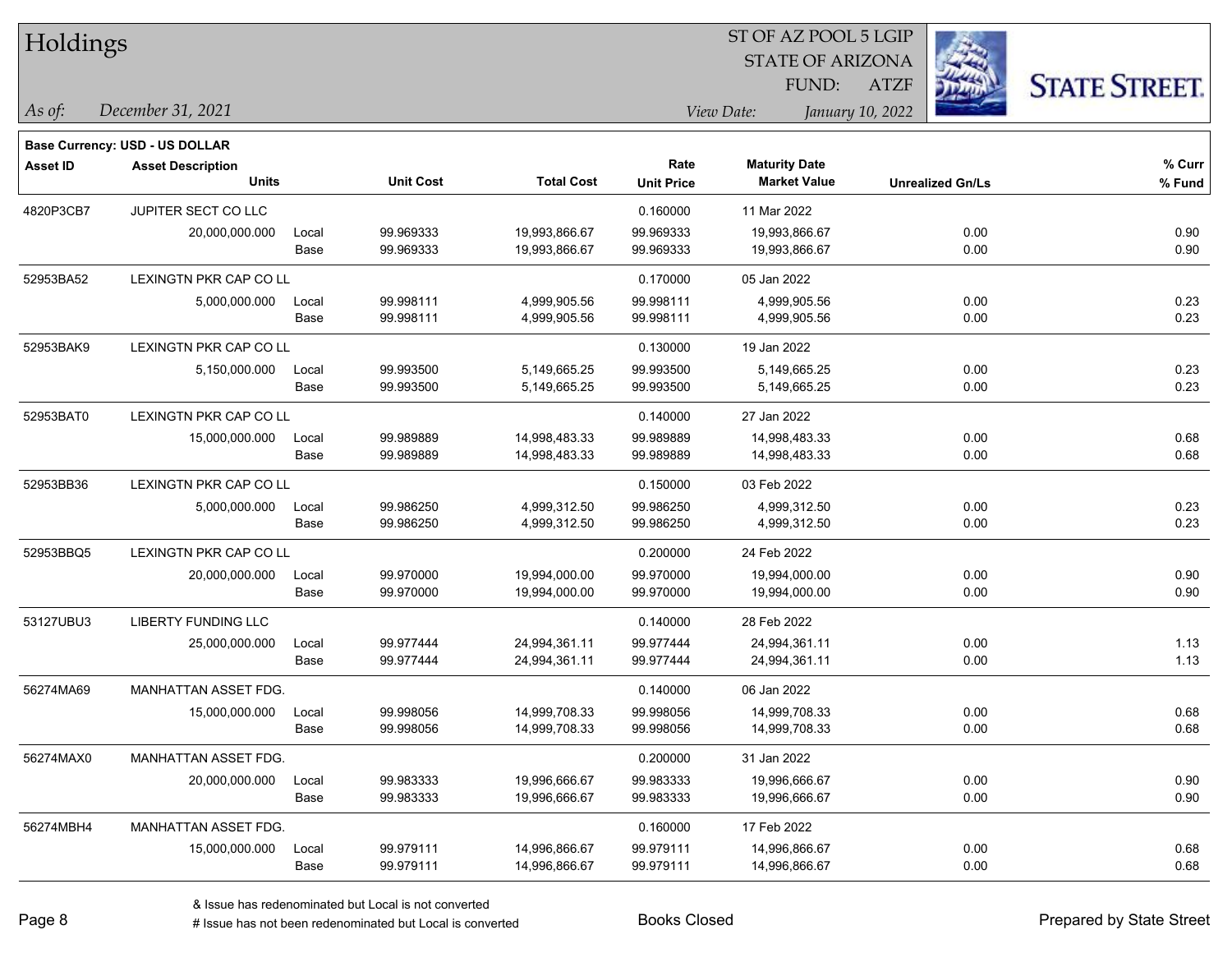| Holdings        |                                          |               |                        |                                |                           | <b>STATE OF ARIZONA</b><br>FUND:            | <b>ATZF</b>      |                         | <b>STATE STREET.</b> |
|-----------------|------------------------------------------|---------------|------------------------|--------------------------------|---------------------------|---------------------------------------------|------------------|-------------------------|----------------------|
| As of:          | December 31, 2021                        |               |                        |                                |                           | View Date:                                  | January 10, 2022 |                         |                      |
|                 | <b>Base Currency: USD - US DOLLAR</b>    |               |                        |                                |                           |                                             |                  |                         |                      |
| <b>Asset ID</b> | <b>Asset Description</b><br><b>Units</b> |               | <b>Unit Cost</b>       | <b>Total Cost</b>              | Rate<br><b>Unit Price</b> | <b>Maturity Date</b><br><b>Market Value</b> |                  | <b>Unrealized Gn/Ls</b> | % Curr<br>% Fund     |
| 57576KAK5       | MASSACHUSETTS MUT LIFE INS CO            |               |                        |                                | 0.080000                  | 19 Jan 2022                                 |                  |                         |                      |
|                 | 10,000,000.000                           | Local<br>Base | 99.996000<br>99.996000 | 9,999,600.00<br>9,999,600.00   | 99.996000<br>99.996000    | 9,999,600.00<br>9,999,600.00                |                  | 0.00<br>0.00            | 0.45<br>0.45         |
| 59157UAM2       | METLIFE SHORT TERM FDG                   |               |                        |                                | 0.120000                  | 21 Jan 2022                                 |                  |                         |                      |
|                 | 15,000,000.000                           | Local<br>Base | 99.993333<br>99.993333 | 14,999,000.00<br>14,999,000.00 | 99.993333<br>99.993333    | 14,999,000.00<br>14,999,000.00              |                  | 0.00<br>0.00            | 0.68<br>0.68         |
| 59157UDB3       | METLIFE SHORT TERM FDG                   |               |                        |                                | 0.120000                  | 11 Apr 2022                                 |                  |                         |                      |
|                 | 10,000,000.000                           | Local<br>Base | 99.966667<br>99.966667 | 9,996,666.67<br>9,996,666.67   | 99.966667<br>99.966667    | 9,996,666.67<br>9,996,666.67                |                  | 0.00<br>0.00            | 0.45<br>0.45         |
| 59157UEG1       | METLIFE SHORT TERM FDG                   |               |                        |                                | 0.155000                  | 16 May 2022                                 |                  |                         |                      |
|                 | 10,000,000.000                           | Local<br>Base | 99.941875<br>99.941875 | 9,994,187.50<br>9,994,187.50   | 99.941875<br>99.941875    | 9,994,187.50<br>9,994,187.50                |                  | 0.00<br>0.00            | 0.45<br>0.45         |
| 62455BB20       | <b>MOUNTCLIFF</b>                        |               |                        |                                | 0.150000                  | 02 Feb 2022                                 |                  |                         |                      |
|                 | 15,000,000.000                           | Local<br>Base | 99.986667<br>99.986667 | 14,998,000.00<br>14,998,000.00 | 99.986667<br>99.986667    | 14,998,000.00<br>14,998,000.00              |                  | 0.00<br>0.00            | 0.68<br>0.68         |
| 62455BC11       | <b>MOUNTCLIFF</b>                        |               |                        |                                | 0.200000                  | 01 Mar 2022                                 |                  |                         |                      |
|                 | 20,000,000.000                           | Local<br>Base | 99.967222<br>99.967222 | 19,993,444.45<br>19,993,444.45 | 99.967222<br>99.967222    | 19,993,444.45<br>19,993,444.45              |                  | 0.00<br>0.00            | 0.90<br>0.90         |
| 62455BC94       | <b>MOUNTCLIFF</b>                        |               |                        |                                | 0.250000                  | 09 Mar 2022                                 |                  |                         |                      |
|                 | 15,000,000.000                           | Local<br>Base | 99.953472<br>99.953472 | 14,993,020.84<br>14,993,020.84 | 99.953472<br>99.953472    | 14,993,020.84<br>14,993,020.84              |                  | 0.00<br>0.00            | 0.68<br>0.68         |
| 63307MCU1       | NATIONAL BK OF CANAD                     |               |                        |                                | 0.210000                  | 28 Mar 2022                                 |                  |                         |                      |
|                 | 25,000,000.000                           | Local<br>Base | 99.949833<br>99.949833 | 24,987,458.33<br>24,987,458.33 | 99.949833<br>99.949833    | 24,987,458.33<br>24,987,458.33              |                  | 0.00<br>0.00            | 1.13<br>1.13         |
| 63763QAK3       | NATIONAL SECS CLEARING                   |               |                        |                                | 0.090000                  | 19 Jan 2022                                 |                  |                         |                      |
|                 | 25,000,000.000                           | Local<br>Base | 99.995500<br>99.995500 | 24,998,875.00<br>24,998,875.00 | 99.995500<br>99.995500    | 24,998,875.00<br>24,998,875.00              |                  | 0.00<br>0.00            | 1.13<br>1.13         |
| 63763QB22       | NATIONAL SECS CLEARING                   |               |                        |                                | 0.090000                  | 02 Feb 2022                                 |                  |                         |                      |
|                 | 25,000,000.000                           | Local<br>Base | 99.992000<br>99.992000 | 24,998,000.00<br>24,998,000.00 | 99.992000<br>99.992000    | 24,998,000.00<br>24,998,000.00              |                  | 0.00<br>0.00            | 1.13<br>1.13         |

ST OF AZ POOL 5 LGIP

 $\mathbf{H}$   $\mathbf{H}$  . 1.1: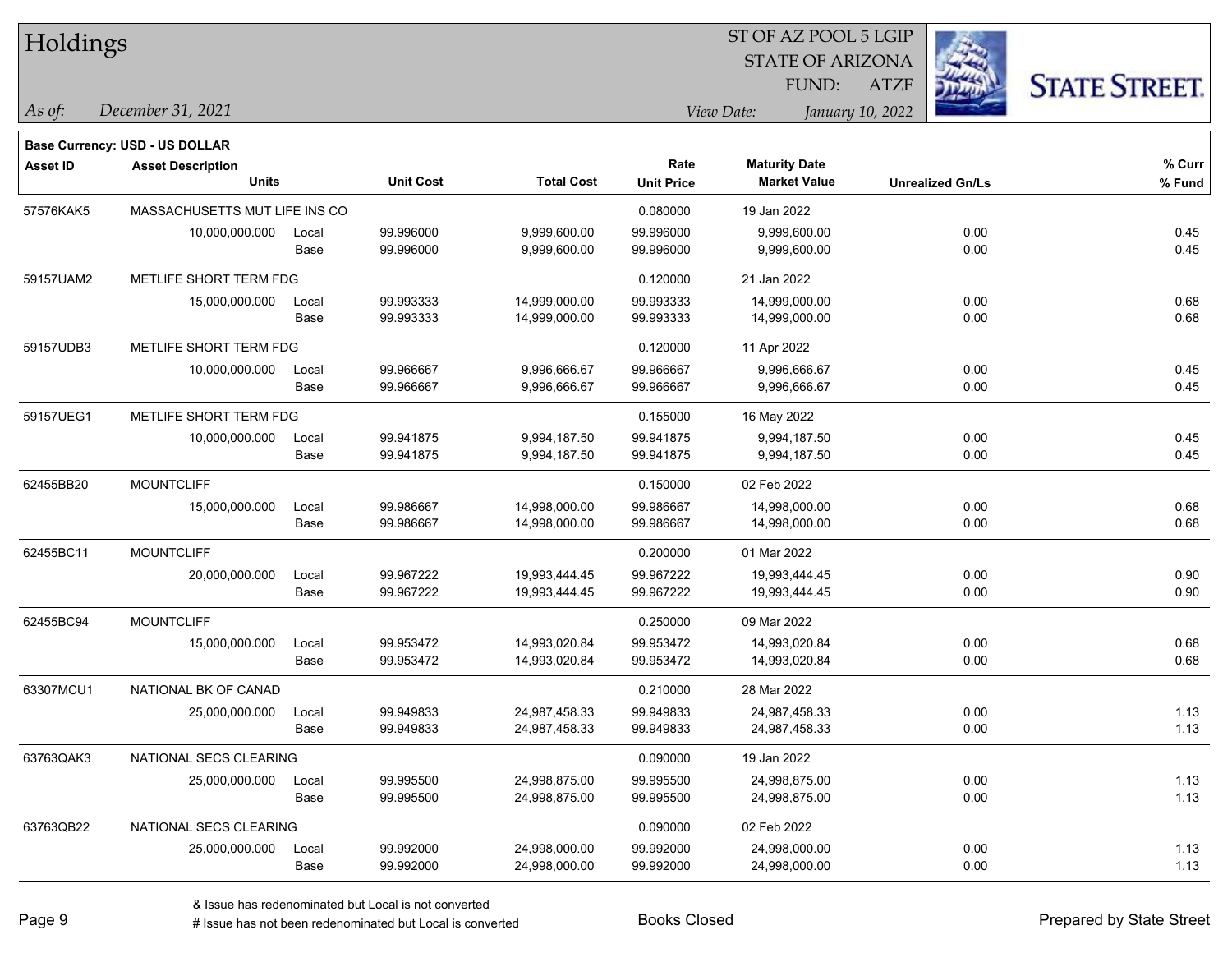| Holdings        |                                |       |                  |                   |                   |                         |                         |                      |
|-----------------|--------------------------------|-------|------------------|-------------------|-------------------|-------------------------|-------------------------|----------------------|
|                 |                                |       |                  |                   |                   | <b>STATE OF ARIZONA</b> |                         |                      |
|                 |                                |       |                  |                   |                   | FUND:                   | <b>ATZF</b>             | <b>STATE STREET.</b> |
| As of:          | December 31, 2021              |       |                  |                   |                   | View Date:              | January 10, 2022        |                      |
|                 | Base Currency: USD - US DOLLAR |       |                  |                   |                   |                         |                         |                      |
| <b>Asset ID</b> | <b>Asset Description</b>       |       |                  |                   | Rate              | <b>Maturity Date</b>    |                         | % Curr               |
|                 | <b>Units</b>                   |       | <b>Unit Cost</b> | <b>Total Cost</b> | <b>Unit Price</b> | <b>Market Value</b>     | <b>Unrealized Gn/Ls</b> | % Fund               |
| 64951XB19       | NEW YORK LFE CAP COR           |       |                  |                   | 0.070000          | 01 Feb 2022             |                         |                      |
|                 | 20,000,000.000                 | Local | 99.993972        | 19,998,794.45     | 99.993972         | 19,998,794.45           | 0.00                    | 0.90                 |
|                 |                                | Base  | 99.993972        | 19,998,794.45     | 99.993972         | 19,998,794.45           | 0.00                    | 0.90                 |
| 64951XC34       | NEW YORK LFE CAP COR           |       |                  |                   | 0.090000          | 03 Mar 2022             |                         |                      |
|                 | 15,000,000.000                 | Local | 99.984750        | 14,997,712.50     | 99.984750         | 14,997,712.50           | 0.00                    | 0.68                 |
|                 |                                | Base  | 99.984750        | 14,997,712.50     | 99.984750         | 14,997,712.50           | 0.00                    | 0.68                 |
| 64951XCU4       | NEW YORK LFE CAP COR           |       |                  |                   | 0.080000          | 28 Mar 2022             |                         |                      |
|                 | 9,513,000.000                  | Local | 99.980889        | 9,511,181.96      | 99.980889         | 9,511,181.96            | 0.00                    | 0.43                 |
|                 |                                | Base  | 99.980889        | 9,511,181.96      | 99.980889         | 9,511,181.96            | 0.00                    | 0.43                 |
| 6698M5CE7       | NOVARTIS FNC CRP               |       |                  |                   | 0.070000          | 14 Mar 2022             |                         |                      |
|                 | 10,000,000.000                 | Local | 99.986000        | 9,998,600.00      | 99.986000         | 9,998,600.00            | 0.00                    | 0.45                 |
|                 |                                | Base  | 99.986000        | 9,998,600.00      | 99.986000         | 9,998,600.00            | 0.00                    | 0.45                 |
| 67983UAK9       | OLD LINE FUNDING LLC           |       |                  |                   | 0.100000          | 19 Jan 2022             |                         |                      |
|                 | 5,000,000.000                  | Local | 99.995000        | 4,999,750.00      | 99.995000         | 4,999,750.00            | 0.00                    | 0.23                 |
|                 |                                | Base  | 99.995000        | 4,999,750.00      | 99.995000         | 4,999,750.00            | 0.00                    | 0.23                 |
| 67983UBN2       | OLD LINE FUNDING LLC           |       |                  |                   | 0.140000          | 22 Feb 2022             |                         |                      |
|                 | 7,575,000.000                  | Local | 99.979778        | 7,573,468.17      | 99.979778         | 7,573,468.17            | 0.00                    | 0.34                 |
|                 |                                | Base  | 99.979778        | 7,573,468.17      | 99.979778         | 7,573,468.17            | 0.00                    | 0.34                 |
| 67983UCF8       | OLD LINE FUNDING LLC           |       |                  |                   | 0.150000          | 15 Mar 2022             |                         |                      |
|                 | 20,000,000.000                 | Local | 99.969583        | 19,993,916.66     | 99.969583         | 19,993,916.66           | 0.00                    | 0.90                 |
|                 |                                | Base  | 99.969583        | 19,993,916.66     | 99.969583         | 19,993,916.66           | 0.00                    | 0.90                 |
| 67983UCW1       | OLD LINE FUNDING LLC           |       |                  |                   | 0.220000          | 30 Mar 2022             |                         |                      |
|                 | 20,000,000.000                 | Local | 99.946222        | 19,989,244.45     | 99.946222         | 19,989,244.45           | 0.00                    | 0.90                 |
|                 |                                | Base  | 99.946222        | 19,989,244.45     | 99.946222         | 19,989,244.45           | 0.00                    | 0.90                 |
| 74271UAX8       | PROCTOR GAMBLE AND CO          |       |                  |                   | 0.060000          | 31 Jan 2022             |                         |                      |
|                 | 25,000,000.000                 | Local | 99.995000        | 24,998,750.00     | 99.995000         | 24,998,750.00           | 0.00                    | 1.13                 |
|                 |                                | Base  | 99.995000        | 24,998,750.00     | 99.995000         | 24,998,750.00           | 0.00                    | 1.13                 |
| 74271UC16       | PROCTOR GAMBLE AND CO          |       |                  |                   | 0.070000          | 01 Mar 2022             |                         |                      |
|                 | 25,000,000.000                 | Local | 99.988528        | 24,997,131.94     | 99.988528         | 24,997,131.94           | 0.00                    | 1.13                 |
|                 |                                | Base  | 99.988528        | 24,997,131.94     | 99.988528         | 24,997,131.94           | 0.00                    | 1.13                 |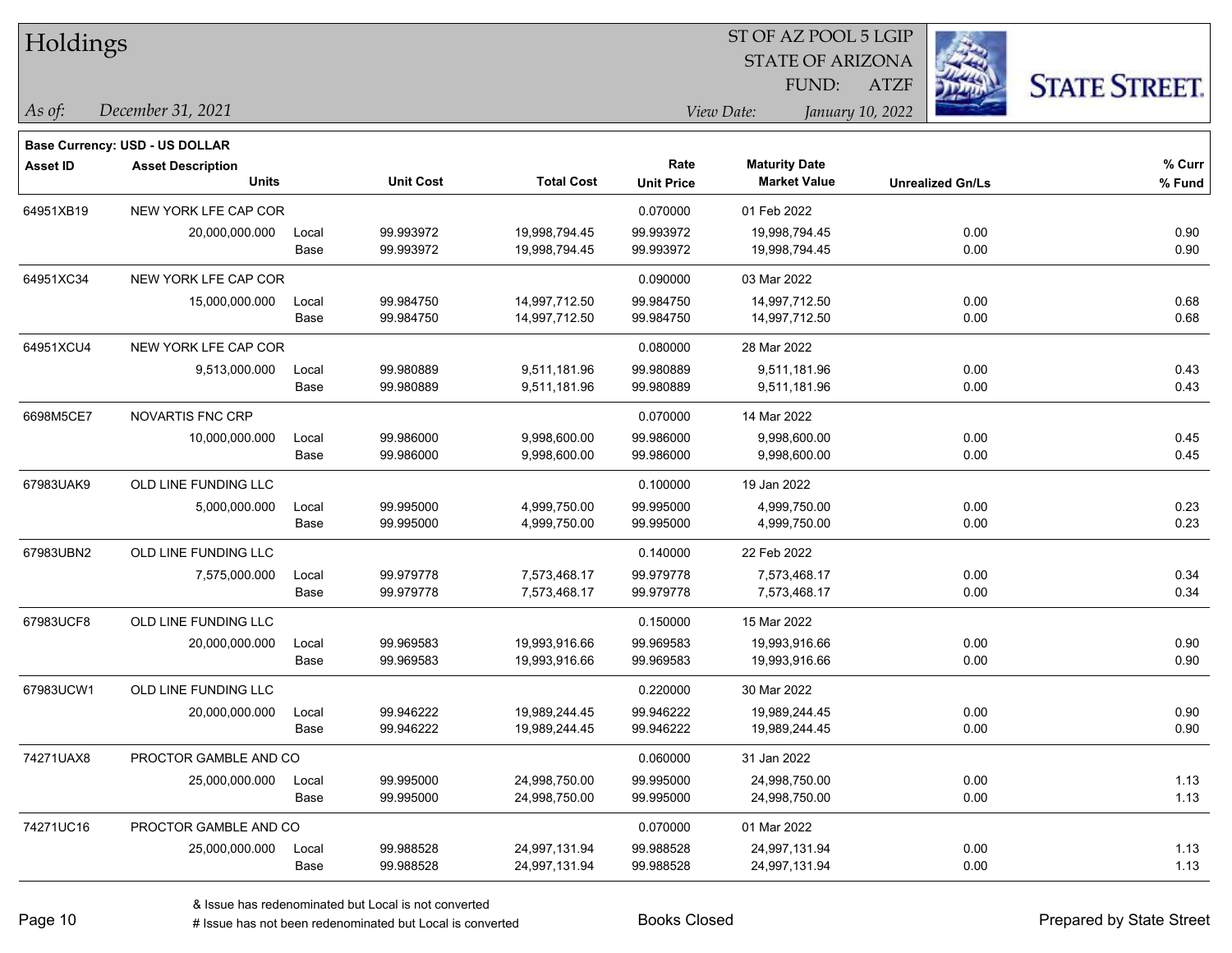| Holdings        |                                       |       |                  |                   |                   |                      | ST OF AZ POOL 5 LGIP    |                         |                      |
|-----------------|---------------------------------------|-------|------------------|-------------------|-------------------|----------------------|-------------------------|-------------------------|----------------------|
|                 |                                       |       |                  |                   |                   |                      | <b>STATE OF ARIZONA</b> |                         |                      |
|                 |                                       |       |                  |                   |                   | FUND:                | <b>ATZF</b>             |                         | <b>STATE STREET.</b> |
| As of:          | December 31, 2021                     |       |                  |                   |                   | View Date:           | January 10, 2022        |                         |                      |
|                 | <b>Base Currency: USD - US DOLLAR</b> |       |                  |                   |                   |                      |                         |                         |                      |
| <b>Asset ID</b> | <b>Asset Description</b>              |       |                  |                   | Rate              | <b>Maturity Date</b> |                         |                         | % Curr               |
|                 | <b>Units</b>                          |       | <b>Unit Cost</b> | <b>Total Cost</b> | <b>Unit Price</b> | <b>Market Value</b>  |                         | <b>Unrealized Gn/Ls</b> | % Fund               |
| 78009BCU4       | ROYAL BK OF CANADA                    |       |                  |                   | 0.150000          | 28 Mar 2022          |                         |                         |                      |
|                 | 20,000,000.000                        | Local | 99.964167        | 19,992,833.33     | 99.964167         | 19,992,833.33        |                         | 0.00                    | 0.90                 |
|                 |                                       | Base  | 99.964167        | 19,992,833.33     | 99.964167         | 19,992,833.33        |                         | 0.00                    | 0.90                 |
| 78012U2C8       | ROYAL BK OF CANADA                    |       |                  |                   | 0.300000          | 01 Dec 2022          |                         |                         |                      |
|                 | 10,000,000.000                        | Local | 100.000000       | 10,000,000.00     | 100.000000        | 10,000,000.00        |                         | 0.00                    | 0.45                 |
|                 |                                       | Base  | 100.000000       | 10,000,000.00     | 100.000000        | 10,000,000.00        |                         | 0.00                    | 0.45                 |
| 8085A3AB1       | <b>SCHWAB CHARLES CORP</b>            |       |                  |                   | 0.120000          | 11 Jan 2022          |                         |                         |                      |
|                 | 15,000,000.000                        | Local | 99.996667        | 14,999,500.00     | 99.996667         | 14,999,500.00        |                         | 0.00                    | 0.68                 |
|                 |                                       | Base  | 99.996667        | 14,999,500.00     | 99.996667         | 14,999,500.00        |                         | 0.00                    | 0.68                 |
| 82124MBG4       | SHEFFIELD RECEIVABLE                  |       |                  |                   | 0.140000          | 16 Feb 2022          |                         |                         |                      |
|                 | 25,000,000.000                        | Local | 99.982111        | 24,995,527.78     | 99.982111         | 24,995,527.78        |                         | 0.00                    | 1.13                 |
|                 |                                       | Base  | 99.982111        | 24,995,527.78     | 99.982111         | 24,995,527.78        |                         | 0.00                    | 1.13                 |
| 82124MBJ8       | SHEFFIELD RECEIVABLE                  |       |                  |                   | 0.150000          | 18 Feb 2022          |                         |                         |                      |
|                 | 25,000,000.000                        | Local | 99.980000        | 24,995,000.00     | 99.980000         | 24,995,000.00        |                         | 0.00                    | 1.13                 |
|                 |                                       | Base  | 99.980000        | 24,995,000.00     | 99.980000         | 24,995,000.00        |                         | 0.00                    | 1.13                 |
| 86562LB92       | SUMITOMO MTSU BKG CORP                |       |                  |                   | 0.140000          | 09 Feb 2022          |                         |                         |                      |
|                 | 15,075,000.000                        | Local | 99.984833        | 15,072,713.63     | 99.984833         | 15,072,713.63        |                         | 0.00                    | 0.68                 |
|                 |                                       | Base  | 99.984833        | 15,072,713.63     | 99.984833         | 15,072,713.63        |                         | 0.00                    | 0.68                 |
| 86564G6V8       | SUMITOMO MITSUI TRUST NY              |       |                  |                   | 0.230000          | 31 Mar 2022          |                         |                         |                      |
|                 | 25,000,000.000                        | Local | 100.000000       | 25,000,000.00     | 100.000000        | 25,000,000.00        |                         | 0.00                    | 1.13                 |
|                 |                                       | Base  | 100.000000       | 25,000,000.00     | 100.000000        | 25,000,000.00        |                         | 0.00                    | 1.13                 |
| 88602UB90       | THUNDER BAY FNDNG LLC                 |       |                  |                   | 0.130000          | 09 Feb 2022          |                         |                         |                      |
|                 | 8,337,000.000                         | Local | 99.985917        | 8,335,825.87      | 99.985917         | 8,335,825.87         |                         | 0.00                    | 0.38                 |
|                 |                                       | Base  | 99.985917        | 8,335,825.87      | 99.985917         | 8,335,825.87         |                         | 0.00                    | 0.38                 |
| 88602UBQ2       | THUNDER BAY FNDNG LLC                 |       |                  |                   | 0.010000          | 24 Feb 2022          |                         |                         |                      |
|                 | 15,000,000.000                        | Local | 99.976000        | 14,996,400.03     | 99.976000         | 14,996,400.03        |                         | 0.00                    | 0.68                 |
|                 |                                       | Base  | 99.976000        | 14,996,400.03     | 99.976000         | 14,996,400.03        |                         | 0.00                    | 0.68                 |
| 88602UD64       | THUNDER BAY FNDNG LLC                 |       |                  |                   | 0.150000          | 06 Apr 2022          |                         |                         |                      |
|                 | 15,000,000.000                        | Local | 99.960417        | 14,994,062.50     | 99.960417         | 14,994,062.50        |                         | 0.00                    | 0.68                 |
|                 |                                       | Base  | 99.960417        | 14,994,062.50     | 99.960417         | 14,994,062.50        |                         | 0.00                    | 0.68                 |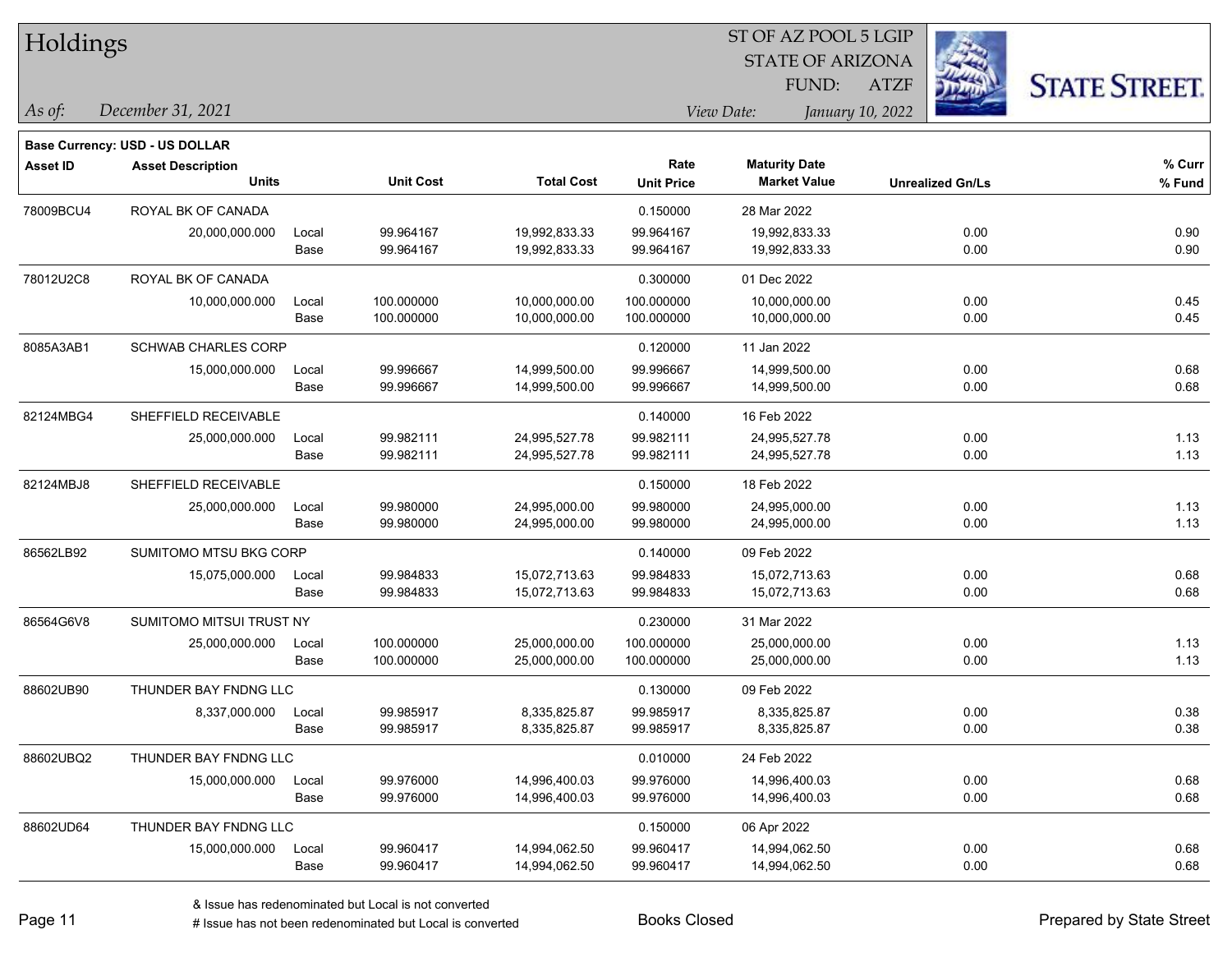| Holdings  |                                       |       |                  |                   | 51 OF AZ POOL 5 LGIP |                         |                  |                         |                     |  |
|-----------|---------------------------------------|-------|------------------|-------------------|----------------------|-------------------------|------------------|-------------------------|---------------------|--|
|           |                                       |       |                  |                   |                      | <b>STATE OF ARIZONA</b> |                  |                         |                     |  |
|           |                                       |       |                  |                   |                      | FUND:                   | <b>ATZF</b>      |                         | <b>STATE STREET</b> |  |
| As of:    | December 31, 2021                     |       |                  |                   |                      | View Date:              | January 10, 2022 |                         |                     |  |
|           | <b>Base Currency: USD - US DOLLAR</b> |       |                  |                   |                      |                         |                  |                         |                     |  |
| Asset ID  | <b>Asset Description</b>              |       |                  |                   | Rate                 | <b>Maturity Date</b>    |                  |                         | % Curr              |  |
|           | <b>Units</b>                          |       | <b>Unit Cost</b> | <b>Total Cost</b> | <b>Unit Price</b>    | <b>Market Value</b>     |                  | <b>Unrealized Gn/Ls</b> | % Fund              |  |
| 88602UE30 | THUNDER BAY FNDNG LLC                 |       |                  |                   | 0.200000             | 03 May 2022             |                  |                         |                     |  |
|           | 10,000,000.000                        | Local | 99.932222        | 9,993,222.22      | 99.932222            | 9,993,222.22            |                  | 0.00                    | 0.45                |  |
|           |                                       | Base  | 99.932222        | 9,993,222.22      | 99.932222            | 9,993,222.22            |                  | 0.00                    | 0.45                |  |
| 89119BBR6 | <b>TORONTO DOMINION BANK</b>          |       |                  |                   | 0.200000             | 25 Feb 2022             |                  |                         |                     |  |
|           | 23,000,000.000                        | Local | 99.969444        | 22,992,972.22     | 99.969444            | 22,992,972.22           |                  | 0.00                    | 1.04                |  |
|           |                                       | Base  | 99.969444        | 22,992,972.22     | 99.969444            | 22,992,972.22           |                  | 0.00                    | 1.04                |  |
| 89119BD45 | TORONTO DOMINION BANK                 |       |                  |                   | 0.220000             | 04 Apr 2022             |                  |                         |                     |  |
|           | 10,000,000.000                        | Local | 99.943167        | 9,994,316.67      | 99.943167            | 9,994,316.67            |                  | 0.00                    | 0.45                |  |
|           |                                       | Base  | 99.943167        | 9,994,316.67      | 99.943167            | 9,994,316.67            |                  | 0.00                    | 0.45                |  |
| 89119BE28 | <b>TORONTO DOMINION BANK</b>          |       |                  |                   | 0.170000             | 02 May 2022             |                  |                         |                     |  |
|           | 10,000,000.000                        | Local | 99.942861        | 9,994,286.11      | 99.942861            | 9,994,286.11            |                  | 0.00                    | 0.45                |  |
|           |                                       | Base  | 99.942861        | 9,994,286.11      | 99.942861            | 9,994,286.11            |                  | 0.00                    | 0.45                |  |
| 89119BFV3 | <b>TORONTO DOMINION BANK</b>          |       |                  |                   | 0.205000             | 29 Jun 2022             |                  |                         |                     |  |
|           | 7,500,000.000                         | Local | 99.898069        | 7,492,355.21      | 99.898069            | 7,492,355.21            |                  | 0.00                    | 0.34                |  |
|           |                                       | Base  | 99.898069        | 7,492,355.21      | 99.898069            | 7,492,355.21            |                  | 0.00                    | 0.34                |  |
| 89233HA38 | <b>TOYOTA MOTOR CREDIT</b>            |       |                  |                   | 0.210000             | 03 Jan 2022             |                  |                         |                     |  |
|           | 25,000,000.000                        | Local | 99.998833        | 24,999,708.33     | 99.998833            | 24,999,708.33           |                  | 0.00                    | 1.13                |  |
|           |                                       | Base  | 99.998833        | 24,999,708.33     | 99.998833            | 24,999,708.33           |                  | 0.00                    | 1.13                |  |
| 89233HCR3 | <b>TOYOTA MOTOR CREDIT</b>            |       |                  |                   | 0.170000             | 25 Mar 2022             |                  |                         |                     |  |
|           | 25,000,000.000                        | Local | 99.960806        | 24,990,201.39     | 99.960806            | 24,990,201.39           |                  | 0.00                    | 1.13                |  |
|           |                                       | Base  | 99.960806        | 24,990,201.39     | 99.960806            | 24,990,201.39           |                  | 0.00                    | 1.13                |  |
| 91058TZX7 | UNITED HEALTHCARE CO                  |       |                  |                   | 0.120000             | 31 Dec 2021             |                  |                         |                     |  |
|           | 15,000,000.000                        | Local | 100.000000       | 15,000,000.00     | 100.000000           | 15,000,000.00           |                  | 0.00                    | 0.68                |  |
|           |                                       | Base  | 100.000000       | 15,000,000.00     | 100.000000           | 15,000,000.00           |                  | 0.00                    | 0.68                |  |
| 912796M97 | TREASURY BILL 03/22 0.00000           |       |                  |                   | 0.062500             | 10 Mar 2022             |                  |                         |                     |  |
|           | 10,000,000.000                        | Local | 99.988195        | 9,998,819.45      | 99.988195            | 9,998,819.45            |                  | 0.00                    | 0.45                |  |
|           |                                       | Base  | 99.988195        | 9,998,819.45      | 99.988195            | 9,998,819.45            |                  | 0.00                    | 0.45                |  |
| 92646LA34 | <b>VICTORY RECEIVABLES</b>            |       |                  |                   | 0.100000             | 03 Jan 2022             |                  |                         |                     |  |
|           | 10,000,000.000                        | Local | 99.999444        | 9,999,944.44      | 99.999444            | 9,999,944.44            |                  | 0.00                    | 0.45                |  |
|           |                                       | Base  | 99.999444        | 9,999,944.44      | 99.999444            | 9,999,944.44            |                  | 0.00                    | 0.45                |  |

 $\overline{S}$  OF  $\overline{S}$  Pool 5 LGIP

٦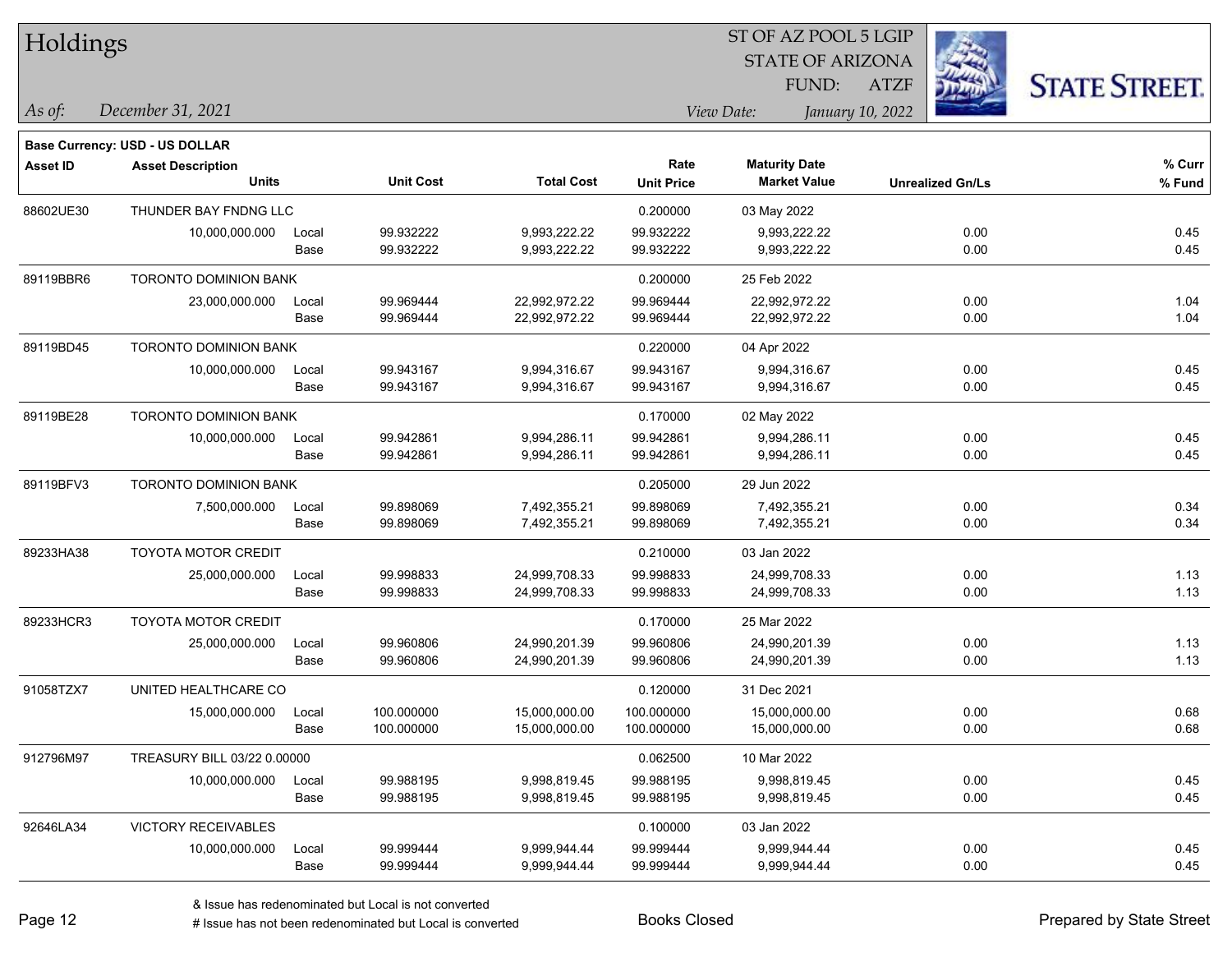| Holdings               |                                       |       |                                                      |                   |                   | ST OF AZ POOL 5 LGIP    |                  |                         |                      |
|------------------------|---------------------------------------|-------|------------------------------------------------------|-------------------|-------------------|-------------------------|------------------|-------------------------|----------------------|
|                        |                                       |       |                                                      |                   |                   | <b>STATE OF ARIZONA</b> |                  |                         |                      |
|                        |                                       |       |                                                      |                   |                   | FUND:                   | <b>ATZF</b>      |                         | <b>STATE STREET.</b> |
| As of:                 | December 31, 2021                     |       |                                                      |                   |                   | View Date:              | January 10, 2022 |                         |                      |
|                        | <b>Base Currency: USD - US DOLLAR</b> |       |                                                      |                   |                   |                         |                  |                         |                      |
| <b>Asset ID</b>        | <b>Asset Description</b>              |       |                                                      |                   | Rate              | <b>Maturity Date</b>    |                  |                         | % Curr               |
|                        | <b>Units</b>                          |       | <b>Unit Cost</b>                                     | <b>Total Cost</b> | <b>Unit Price</b> | <b>Market Value</b>     |                  | <b>Unrealized Gn/Ls</b> | % Fund               |
| 92646LAA8              | <b>VICTORY RECEIVABLES</b>            |       |                                                      |                   | 0.090000          | 10 Jan 2022             |                  |                         |                      |
|                        | 20,000,000.000                        | Local | 99.997750                                            | 19,999,550.00     | 99.997750         | 19,999,550.00           |                  | 0.00                    | 0.90                 |
|                        |                                       | Base  | 99.997750                                            | 19,999,550.00     | 99.997750         | 19,999,550.00           |                  | 0.00                    | 0.90                 |
| 92646LC16              | <b>VICTORY RECEIVABLES</b>            |       |                                                      |                   | 0.190000          | 01 Mar 2022             |                  |                         |                      |
|                        | 20,000,000.000                        | Local | 99.968861                                            | 19,993,772.22     | 99.968861         | 19,993,772.22           |                  | 0.00                    | 0.90                 |
|                        |                                       | Base  | 99.968861                                            | 19,993,772.22     | 99.968861         | 19,993,772.22           |                  | 0.00                    | 0.90                 |
| 927WWR006              | TD SECURITIES TD SECURITIES           |       |                                                      |                   | 0.030000          | 03 Jan 2022             |                  |                         |                      |
|                        | 150,000,000.000                       | Local | 100.000000                                           | 150,000,000.00    | 100.000000        | 150,000,000.00          |                  | 0.00                    | 6.77                 |
|                        |                                       | Base  | 100.000000                                           | 150,000,000.00    | 100.000000        | 150,000,000.00          |                  | 0.00                    | 6.77                 |
| 9612C1EK9              | WESTPAC BANKING CORP.                 |       |                                                      |                   | 0.190000          | 19 May 2022             |                  |                         |                      |
|                        | 15,000,000.000                        | Local | 99.927167                                            | 14,989,075.00     | 99.927167         | 14,989,075.00           |                  | 0.00                    | 0.68                 |
|                        |                                       | Base  | 99.927167                                            | 14,989,075.00     | 99.927167         | 14,989,075.00           |                  | 0.00                    | 0.68                 |
| 9612C1L13              | <b>WESTPAC BANKING CORP.</b>          |       |                                                      |                   | 0.340000          | 01 Nov 2022             |                  |                         |                      |
|                        | 10,000,000.000                        | Local | 99.712889                                            | 9,971,288.89      | 99.712889         | 9,971,288.89            |                  | 0.00                    | 0.45                 |
|                        |                                       | Base  | 99.712889                                            | 9,971,288.89      | 99.712889         | 9,971,288.89            |                  | 0.00                    | 0.45                 |
| 96130AKF4              | <b>WESTPAC BKING CORP N</b>           |       |                                                      |                   | 0.180000          | 15 Jul 2022             |                  |                         |                      |
|                        | 15,000,000.000                        | Local | 100.000000                                           | 15,000,000.00     | 100.000000        | 15,000,000.00           |                  | 0.00                    | 0.68                 |
|                        |                                       | Base  | 100.000000                                           | 15,000,000.00     | 100.000000        | 15,000,000.00           |                  | 0.00                    | 0.68                 |
| 979QRC005              | <b>BANK OF AMERICA REPO</b>           |       |                                                      |                   | 0.010000          | 03 Jan 2022             |                  |                         |                      |
|                        | 97,899,144.290                        | Local | 100.000000                                           | 97,899,144.29     | 100.000000        | 97,899,144.29           |                  | 0.00                    | 4.42                 |
|                        |                                       | Base  | 100.000000                                           | 97,899,144.29     | 100.000000        | 97,899,144.29           |                  | 0.00                    | 4.42                 |
| <b>US DOLLAR Total</b> |                                       |       |                                                      |                   |                   |                         |                  |                         |                      |
|                        | 2,074,497,144.290                     | Local |                                                      | 2,074,118,255.33  |                   | 2,074,118,255.33        |                  | 0.00                    | 93.64                |
|                        |                                       | Base  |                                                      | 2,074,118,255.33  |                   | 2,074,118,255.33        |                  | 0.00                    | 93.64                |
|                        | <b>CASH EQUIVALENT Total</b>          |       |                                                      |                   |                   |                         |                  |                         |                      |
|                        | 2,074,497,144.290                     | Base  |                                                      | 2,074,118,255.33  |                   | 2,074,118,255.33        |                  | 0.00                    | 93.64                |
| <b>FIXED INCOME</b>    |                                       |       |                                                      |                   |                   |                         |                  |                         |                      |
| <b>US DOLLAR</b>       |                                       |       |                                                      |                   |                   |                         |                  | Exchange Rate:          | 1.000000             |
|                        |                                       |       | & Issue has redenominated but Local is not converted |                   |                   |                         |                  |                         |                      |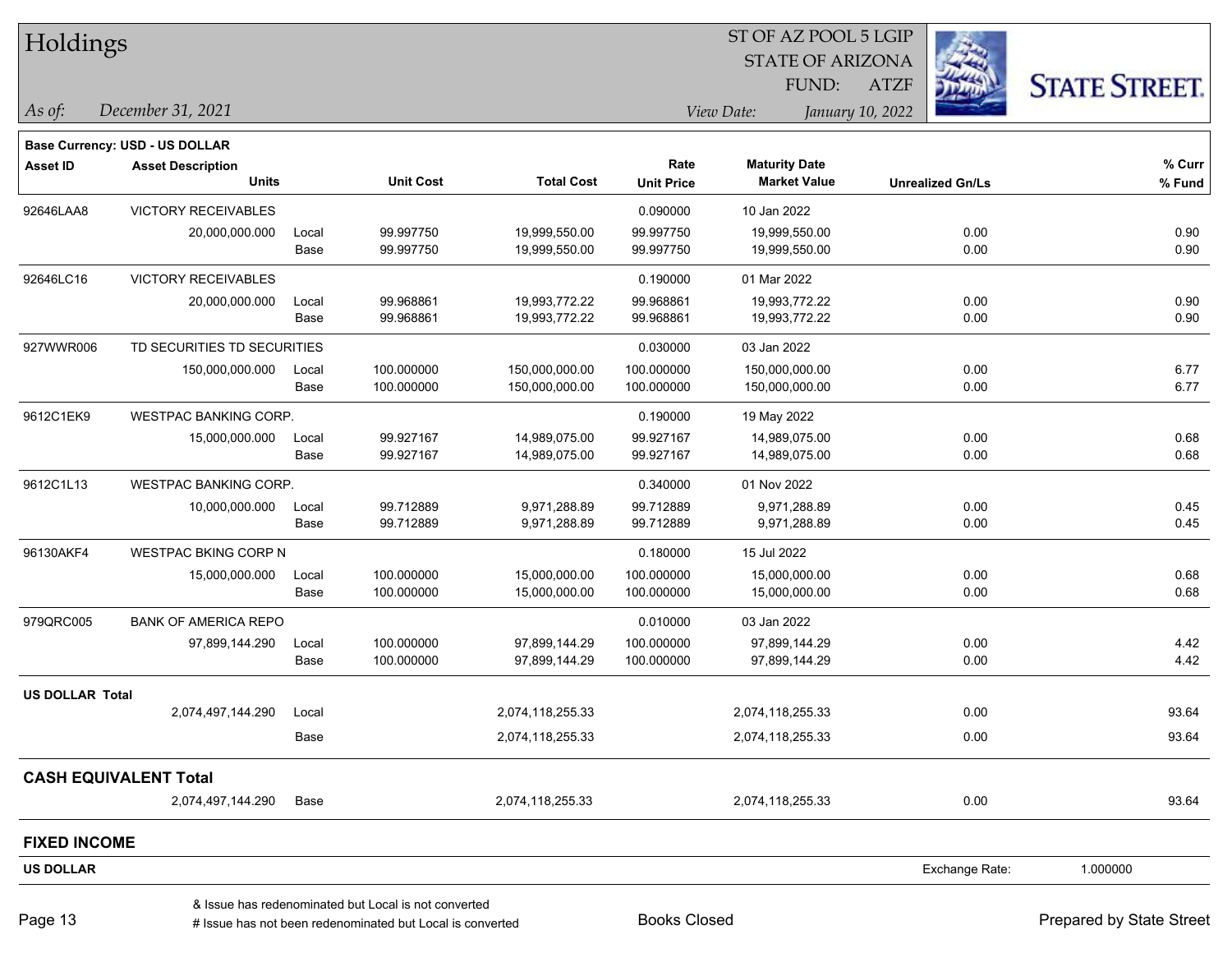## Holdings

## STATE OF ARIZONA ST OF AZ POOL 5 LGIP

ATZF



**Base Currency: USD - US DOLLAR**

*December 31, 2021 As of: View Date: January 10, 2022* FUND:

| <b>Asset ID</b> | <b>Asset Description</b><br><b>Units</b>       |       | <b>Unit Cost</b> | <b>Total Cost</b> | Rate<br><b>Unit Price</b> | <b>Maturity Date</b><br><b>Market Value</b> | <b>Unrealized Gn/Ls</b> | % Curr<br>% Fund |
|-----------------|------------------------------------------------|-------|------------------|-------------------|---------------------------|---------------------------------------------|-------------------------|------------------|
| 14314QAA2       | CARMAX AUTO OWNER TRUST CARMX 2021 2 A1        |       |                  |                   | 0.140900                  | 15 Apr 2022                                 |                         |                  |
|                 | 0.010                                          | Local | 100.000000       | 0.01              | 100.000000                | 0.01                                        | 0.00                    | 0.00             |
| Original Face:  | 10,000,000.000                                 | Base  | 100.000000       | 0.01              | 100.000000                | 0.01                                        | 0.00                    | 0.00             |
| 14317DAA8       | CARMAX AUTO OWNER TRUST CARMX 2021 3 A1        |       |                  |                   | 0.157880                  | 15 Aug 2022                                 |                         |                  |
|                 | 768,927.510                                    | Local | 100.000000       | 768,927.51        | 99.994790                 | 768,887.45                                  | $-40.06$                | 0.03             |
| Original Face:  | 13,000,000.000                                 | Base  | 100.000000       | 768,927.51        | 99.994790                 | 768,887.45                                  | $-40.06$                | 0.03             |
| 345329AA4       | FORD CREDIT AUTO LEASE TRUST FORDL 2021 B A1   |       |                  |                   | 0.118380                  | 15 Oct 2022                                 |                         |                  |
|                 | 1,677,853.040                                  | Local | 100.000000       | 1,677,853.04      | 99.981850                 | 1,677,548.51                                | $-304.53$               | 0.08             |
| Original Face:  | 4,500,000.000                                  | Base  | 100.000000       | 1,677,853.04      | 99.981850                 | 1,677,548.51                                | $-304.53$               | 0.08             |
| 36262XAA2       | GM FINANCIAL AUTOMOBILE LEASIN GMALT 2021 3 A1 |       |                  |                   | 0.129450                  | 22 Aug 2022                                 |                         |                  |
|                 | 2,771,198.890                                  | Local | 100.000000       | 2,771,198.89      | 99.983000                 | 2,770,727.79                                | $-471.10$               | 0.13             |
| Original Face:  | 11,325,000.000                                 | Base  | 100.000000       | 2,771,198.89      | 99.983000                 | 2,770,727.79                                | $-471.10$               | 0.13             |
| 912796C31       | TREASURY BILL 01/22 0.00000                    |       |                  |                   |                           | 27 Jan 2022                                 |                         |                  |
|                 | 10,000,000.000                                 | Local | 99.995992        | 9,999,599.17      | 99.999625                 | 9,999,962.50                                | 363.33                  | 0.45             |
|                 |                                                | Base  | 99.995992        | 9,999,599.17      | 99.999625                 | 9,999,962.50                                | 363.33                  | 0.45             |
| 912796F38       | TREASURY BILL 03/22 0.00000                    |       |                  |                   | 0.010000                  | 24 Mar 2022                                 |                         |                  |
|                 | 20,000,000.000                                 | Local | 99.984625        | 19,996,925.00     | 99.988760                 | 19,997,752.00                               | 827.00                  | 0.90             |
|                 |                                                | Base  | 99.984625        | 19,996,925.00     | 99.988760                 | 19,997,752.00                               | 827.00                  | 0.90             |
| 912796L98       | TREASURY BILL 03/22 0.00000                    |       |                  |                   |                           | 03 Mar 2022                                 |                         |                  |
|                 | 10,000,000.000                                 | Local | 99.990647        | 9,999,064.69      | 99.993972                 | 9,999,397.20                                | 332.51                  | 0.45             |
|                 |                                                | Base  | 99.990647        | 9,999,064.69      | 99.993972                 | 9,999,397.20                                | 332.51                  | 0.45             |
| 912796M89       | TREASURY BILL 10/22 0.00000                    |       |                  |                   | 0.010000                  | 06 Oct 2022                                 |                         |                  |
|                 | 10,000,000.000                                 | Local | 99.935906        | 9,993,590.57      | 99.809931                 | 9,980,993.10                                | $-12,597.47$            | 0.45             |
|                 |                                                | Base  | 99.935906        | 9,993,590.57      | 99.809931                 | 9,980,993.10                                | $-12,597.47$            | 0.45             |
| 912796N39       | TREASURY BILL 03/22 0.00000                    |       |                  |                   |                           | 31 Mar 2022                                 |                         |                  |
|                 | 10,000,000.000                                 | Local | 99.982447        | 9,998,244.74      | 99.990000                 | 9,999,000.00                                | 755.26                  | 0.45             |
|                 |                                                | Base  | 99.982447        | 9,998,244.74      | 99.990000                 | 9,999,000.00                                | 755.26                  | 0.45             |
| 912796N47       | TREASURY BILL 04/22 0.00000                    |       |                  |                   |                           | 07 Apr 2022                                 |                         |                  |
|                 | 10,000,000.000                                 | Local | 99.978261        | 9,997,826.10      | 99.983833                 | 9,998,383.30                                | 557.20                  | 0.45             |
|                 |                                                | Base  | 99.978261        | 9,997,826.10      | 99.983833                 | 9,998,383.30                                | 557.20                  | 0.45             |

# Issue has not been redenominated but Local is converted Books Closed Prepared by State Street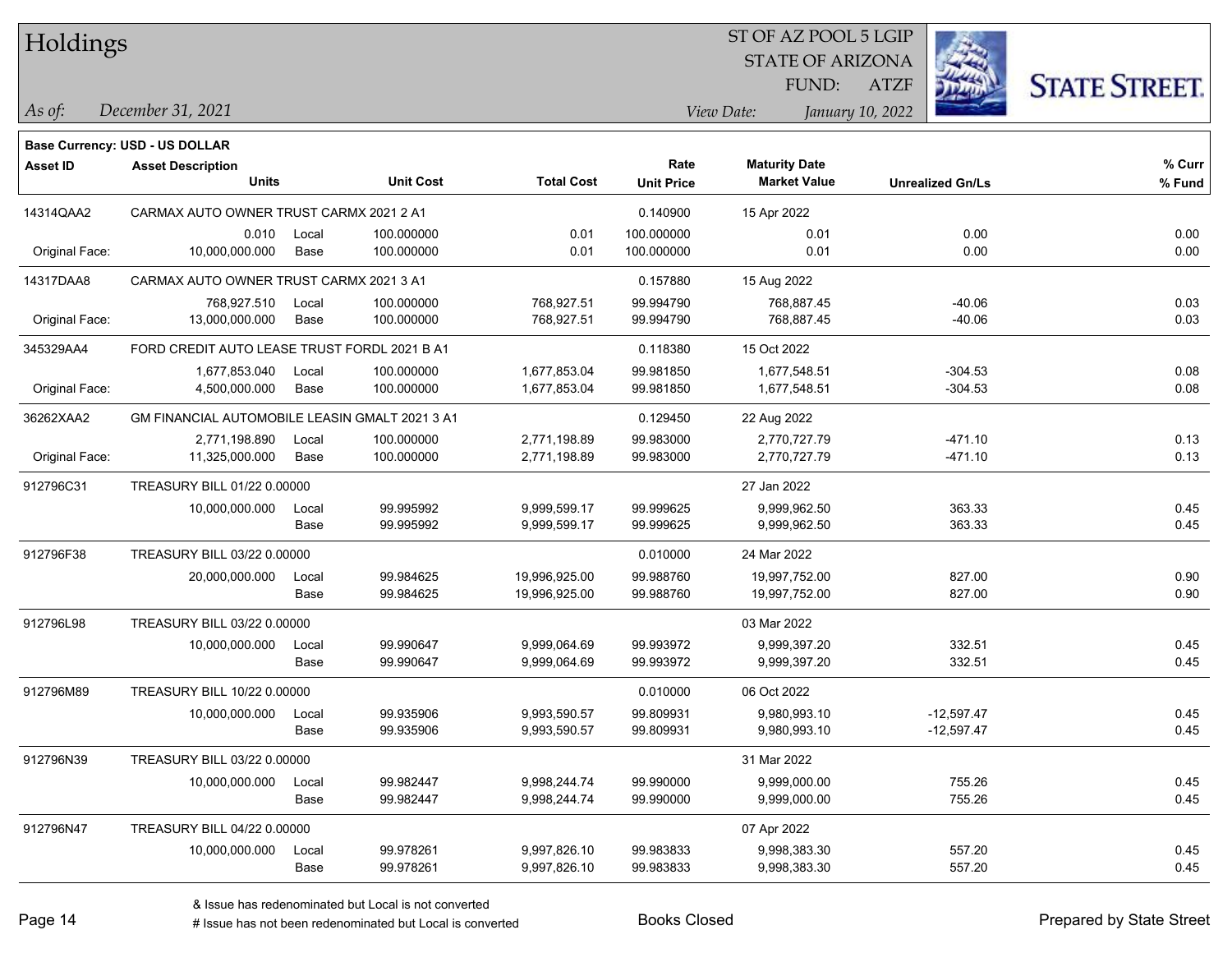| Holdings                  |                                                |       |                                                                                                                   |                   |                     | ST OF AZ POOL 5 LGIP    |                         |                          |
|---------------------------|------------------------------------------------|-------|-------------------------------------------------------------------------------------------------------------------|-------------------|---------------------|-------------------------|-------------------------|--------------------------|
|                           |                                                |       |                                                                                                                   |                   |                     | <b>STATE OF ARIZONA</b> |                         |                          |
|                           |                                                |       |                                                                                                                   |                   |                     | FUND:                   | <b>ATZF</b>             | <b>STATE STREET.</b>     |
| $\vert$ As of:            | December 31, 2021                              |       |                                                                                                                   |                   |                     | View Date:              | January 10, 2022        |                          |
|                           | <b>Base Currency: USD - US DOLLAR</b>          |       |                                                                                                                   |                   |                     |                         |                         |                          |
| <b>Asset ID</b>           | <b>Asset Description</b>                       |       |                                                                                                                   |                   | Rate                | <b>Maturity Date</b>    |                         | % Curr                   |
|                           | <b>Units</b>                                   |       | <b>Unit Cost</b>                                                                                                  | <b>Total Cost</b> | <b>Unit Price</b>   | <b>Market Value</b>     | <b>Unrealized Gn/Ls</b> | % Fund                   |
| 912796N96                 | TREASURY BILL 11/22 0.00000                    |       |                                                                                                                   |                   | 0.010000            | 03 Nov 2022             |                         |                          |
|                           | 10,000,000.000                                 | Local | 99.864000                                                                                                         | 9,986,399.98      | 99.790643           | 9,979,064.30            | $-7,335.68$             | 0.45                     |
|                           |                                                | Base  | 99.864000                                                                                                         | 9,986,399.98      | 99.790643           | 9,979,064.30            | $-7,335.68$             | 0.45                     |
| 912796Q69                 | TREASURY BILL 01/22 0.00000                    |       |                                                                                                                   |                   |                     | 11 Jan 2022             |                         |                          |
|                           | 10,000,000.000                                 | Local | 99.998361                                                                                                         | 9,999,836.11      | 100.000649          | 10,000,064.90           | 228.79                  | 0.45                     |
|                           |                                                | Base  | 99.998361                                                                                                         | 9,999,836.11      | 100.000649          | 10,000,064.90           | 228.79                  | 0.45                     |
| 912796Q77                 | TREASURY BILL 01/22 0.00000                    |       |                                                                                                                   |                   |                     | 18 Jan 2022             |                         |                          |
|                           | 10,000,000.000                                 | Local | 99.997285                                                                                                         | 9,999,728.49      | 100.000187          | 10,000,018.70           | 290.21                  | 0.45                     |
|                           |                                                | Base  | 99.997285                                                                                                         | 9,999,728.49      | 100.000187          | 10,000,018.70           | 290.21                  | 0.45                     |
| 912796S26                 | TREASURY BILL 03/22 0.00000                    |       |                                                                                                                   |                   |                     | 01 Mar 2022             |                         |                          |
|                           | 10,000,000.000                                 | Local | 99.991600                                                                                                         | 9,999,160.00      | 99.995000           | 9,999,500.00            | 340.00                  | 0.45                     |
|                           |                                                | Base  | 99.991600                                                                                                         | 9,999,160.00      | 99.995000           | 9,999,500.00            | 340.00                  | 0.45                     |
| 912796U23                 | CASH MGMT BILL 04/22 0.00000                   |       |                                                                                                                   |                   |                     | 26 Apr 2022             |                         |                          |
|                           | 10,000,000.000                                 | Local | 99.966458                                                                                                         | 9,996,645.84      | 99.979056           | 9,997,905.60            | 1,259.76                | 0.45                     |
|                           |                                                | Base  | 99.966458                                                                                                         | 9,996,645.84      | 99.979056           | 9,997,905.60            | 1,259.76                | 0.45                     |
| 91282CAG6                 | US TREASURY N/B 08/22 0.125                    |       |                                                                                                                   |                   | 0.125000            | 31 Aug 2022             |                         |                          |
|                           | 10,000,000.000                                 | Local | 100.007517                                                                                                        | 10,000,751.74     | 99.914062           | 9,991,406.20            | $-9,345.54$             | 0.45                     |
|                           |                                                | Base  | 100.007517                                                                                                        | 10,000,751.74     | 99.914062           | 9,991,406.20            | $-9,345.54$             | 0.45                     |
| 92868KAA1                 | VOLKSWAGEN AUTO LOAN ENHANCED VALET 2021 1 A1  |       |                                                                                                                   |                   | 0.159460            | 21 Nov 2022             |                         |                          |
|                           | 5,712,518.740                                  | Local | 100.000000                                                                                                        | 5,712,518.74      | 100.031470          | 5,714,316.47            | 1,797.73                | 0.26                     |
| Original Face:            | 9,000,000.000                                  | Base  | 100.000000                                                                                                        | 5,712,518.74      | 100.031470          | 5,714,316.47            | 1,797.73                | 0.26                     |
| 98163LAA8                 | WORLD OMNI AUTO RECEIVABLES TR WOART 2021 B A1 |       |                                                                                                                   |                   | 0.110250            | 16 May 2022             |                         |                          |
|                           | 0.030                                          | Local | 100.000000                                                                                                        | 0.03              | 100.000000          | 0.03                    | 0.00                    | 0.00                     |
| Original Face:            | 10,000,000.000                                 | Base  | 100.000000                                                                                                        | 0.03              | 100.000000          | 0.03                    | 0.00                    | 0.00                     |
| <b>US DOLLAR Total</b>    |                                                |       |                                                                                                                   |                   |                     |                         |                         |                          |
|                           | 140,930,498.220                                | Local |                                                                                                                   | 140,898,270.65    |                     | 140,874,928.06          | $-23,342.59$            | 6.36                     |
| Original Face:            | 57,825,000.000                                 | Base  |                                                                                                                   | 140,898,270.65    |                     | 140,874,928.06          | $-23,342.59$            | 6.36                     |
| <b>FIXED INCOME Total</b> |                                                |       |                                                                                                                   |                   |                     |                         |                         |                          |
|                           | 140,930,498.220                                | Base  |                                                                                                                   | 140,898,270.65    |                     | 140,874,928.06          | $-23,342.59$            | 6.36                     |
| Page 15                   |                                                |       | & Issue has redenominated but Local is not converted<br># Issue has not been redenominated but Local is converted |                   | <b>Books Closed</b> |                         |                         | Prepared by State Street |

Page 15

г

┑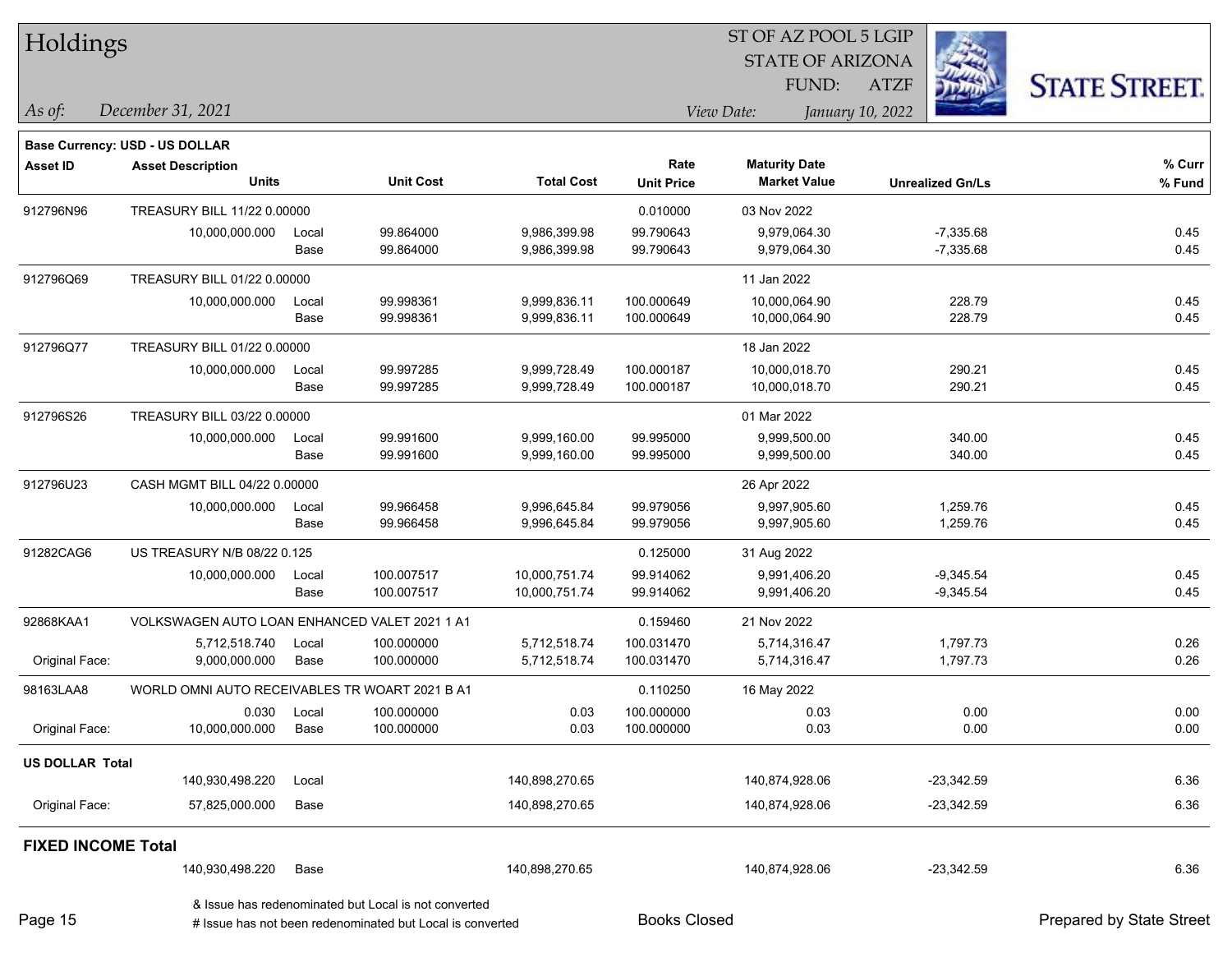| Holdings       |                                          |                  |                   | ST OF AZ POOL 5 LGIP<br><b>STATE OF ARIZONA</b><br>FUND: | <b>ATZF</b>                                 |                  | <b>STATE STREET.</b>    |                  |
|----------------|------------------------------------------|------------------|-------------------|----------------------------------------------------------|---------------------------------------------|------------------|-------------------------|------------------|
| $\vert$ As of: | December 31, 2021                        |                  |                   |                                                          | View Date:                                  | January 10, 2022 |                         |                  |
|                | <b>Base Currency: USD - US DOLLAR</b>    |                  |                   |                                                          |                                             |                  |                         |                  |
| Asset ID       | <b>Asset Description</b><br><b>Units</b> | <b>Unit Cost</b> | <b>Total Cost</b> | Rate<br><b>Unit Price</b>                                | <b>Maturity Date</b><br><b>Market Value</b> |                  | <b>Unrealized Gn/Ls</b> | % Curr<br>% Fund |
| Original Face: | 57,825,000.000                           |                  |                   |                                                          |                                             |                  |                         |                  |
|                |                                          |                  |                   |                                                          |                                             |                  |                         |                  |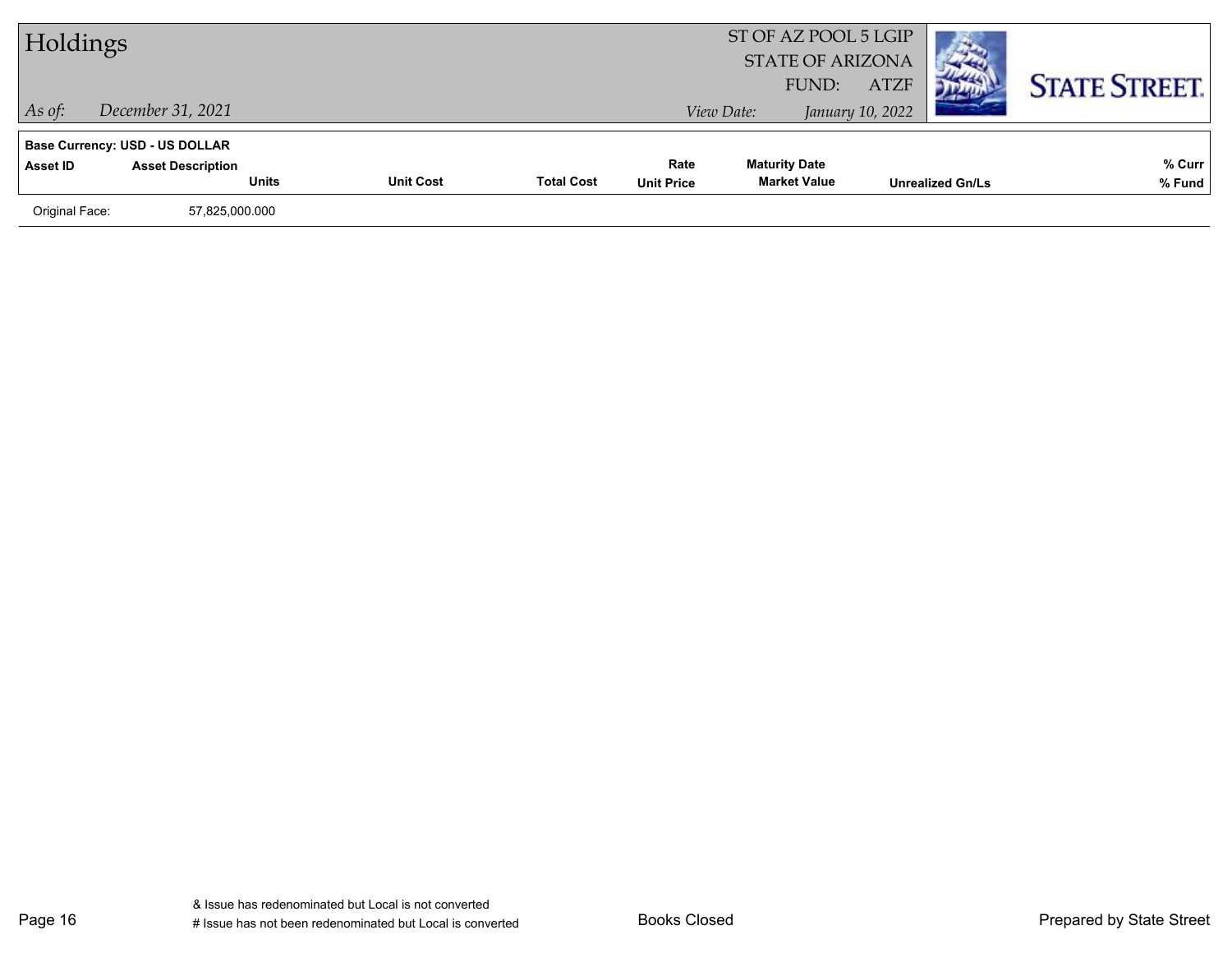| Holdings          |                                          |      |                  |                   |                           |                                             | ST OF AZ POOL 5 LGIP<br><b>STATE OF ARIZONA</b> |                         |                      |
|-------------------|------------------------------------------|------|------------------|-------------------|---------------------------|---------------------------------------------|-------------------------------------------------|-------------------------|----------------------|
| $\vert$ As of:    | December 31, 2021                        |      |                  |                   |                           | View Date:                                  | <b>ATZF</b><br>FUND:<br>January 10, 2022        |                         | <b>STATE STREET.</b> |
|                   | <b>Base Currency: USD - US DOLLAR</b>    |      |                  |                   |                           |                                             |                                                 |                         |                      |
| Asset ID          | <b>Asset Description</b><br><b>Units</b> |      | <b>Unit Cost</b> | <b>Total Cost</b> | Rate<br><b>Unit Price</b> | <b>Maturity Date</b><br><b>Market Value</b> |                                                 | <b>Unrealized Gn/Ls</b> | % Curr<br>% Fund     |
| <b>FUND Total</b> |                                          |      |                  |                   |                           |                                             |                                                 |                         |                      |
|                   | 2,215,427,642.490                        | Base |                  | 2,215,016,525.96  |                           | 2,214,993,183.37                            |                                                 | $-23.342.59$            | 100.00               |
| Original Face:    | 57,825,000.000                           |      |                  |                   |                           |                                             |                                                 |                         |                      |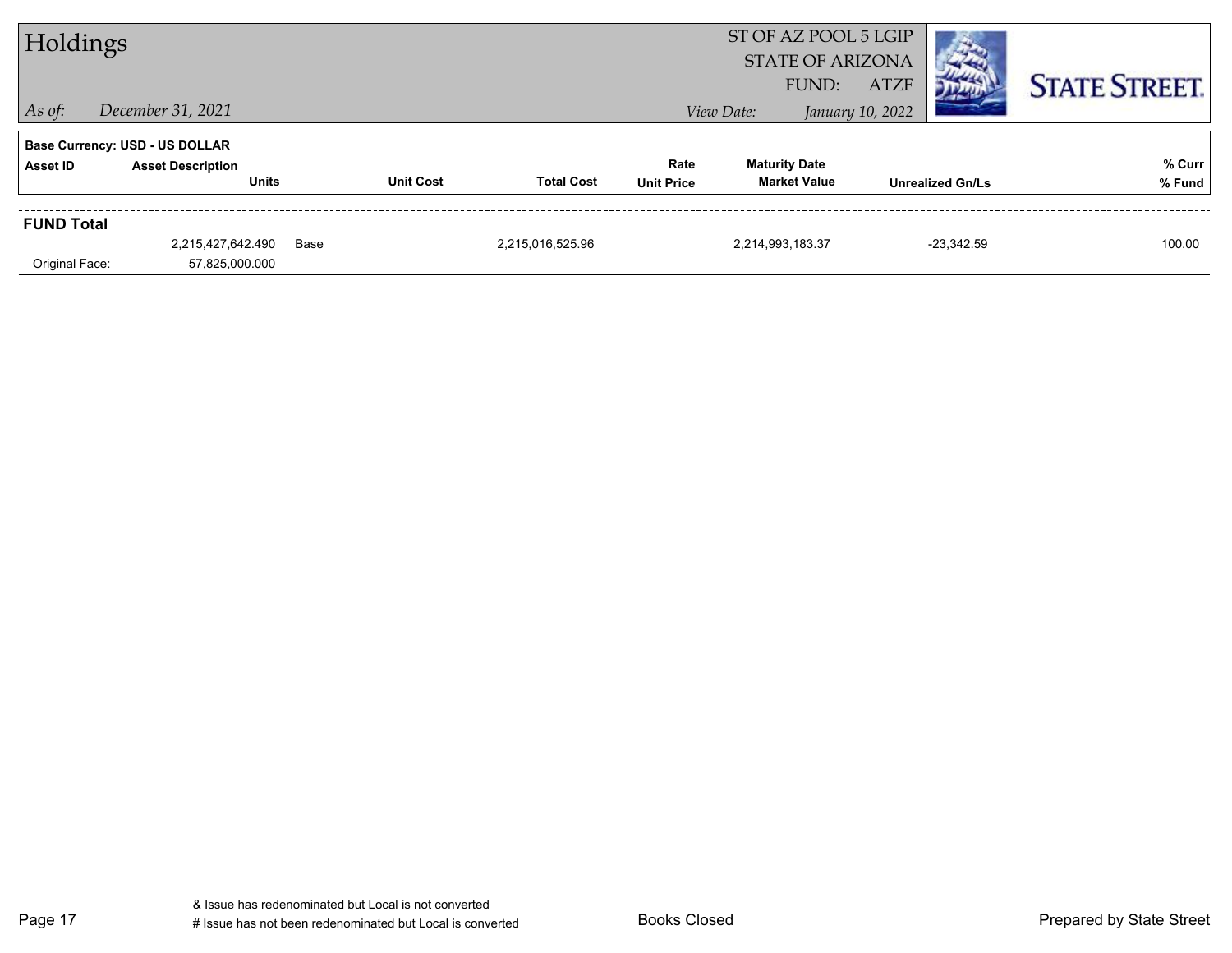# Holdings

### Currency Summary

*As of: December 31, 2021*

#### ST OF AZ POOL 5 LGIP STATE OF ARIZONAATZF FUND:



*View Date:January 10, 2022*

#### **Base Currency:USD - US DOLLAR**

|                        |                   |       |                   |                     | % Currency |                         |                          |                           |
|------------------------|-------------------|-------|-------------------|---------------------|------------|-------------------------|--------------------------|---------------------------|
|                        | <b>Units</b>      |       | <b>Total Cost</b> | <b>Market Value</b> | % Fund     | <b>Unreal Sec Gn/Ls</b> | <b>Unreal Curr Gn/Ls</b> | <b>Total Unreal Gn/Ls</b> |
| <b>US DOLLAR</b>       |                   |       |                   |                     |            |                         | Exchange Rate:           | 1.000000                  |
| <b>CASH</b>            |                   |       |                   |                     |            |                         |                          |                           |
|                        | $-0.020$          | Local | $-0.02$           | $-0.02$             | 0.00       | 0.00                    |                          | 0.00                      |
|                        |                   | Base  | $-0.02$           | $-0.02$             | 0.00       | 0.00                    | 0.00                     | 0.00                      |
| <b>CASH EQUIVALENT</b> |                   |       |                   |                     |            |                         |                          |                           |
|                        | 2,074,497,144.290 | Local | 2,074,118,255.33  | 2,074,118,255.33    | 93.64      | 0.00                    |                          | 0.00                      |
|                        |                   | Base  | 2,074,118,255.33  | 2,074,118,255.33    | 93.64      | 0.00                    | 0.00                     | 0.00                      |
| <b>FIXED INCOME</b>    |                   |       |                   |                     |            |                         |                          |                           |
|                        | 140,930,498.220   | Local | 140,898,270.65    | 140,874,928.06      | 6.36       | $-23,342.59$            |                          | $-23,342.59$              |
| Original Face:         | 57,825,000.000    | Base  | 140,898,270.65    | 140,874,928.06      | 6.36       | $-23,342.59$            | 0.00                     | $-23,342.59$              |
| <b>US DOLLAR Total</b> |                   |       |                   |                     |            |                         |                          |                           |
|                        | 2,215,427,642.490 | Local | 2,215,016,525.96  | 2,214,993,183.37    | 100.00     | $-23,342.59$            |                          | $-23,342.59$              |
| Original Face:         | 57,825,000.000    | Base  | 2,215,016,525.96  | 2,214,993,183.37    | 100.00     | $-23,342.59$            | 0.00                     | $-23,342.59$              |
| <b>FUND Total</b>      |                   |       |                   |                     |            |                         |                          |                           |
|                        | 2,215,427,642.490 | Base  | 2,215,016,525.96  | 2,214,993,183.37    | 100.00     | $-23,342.59$            | 0.00                     | $-23,342.59$              |
| Original Face:         | 57,825,000.000    |       |                   |                     |            |                         |                          |                           |
|                        |                   |       |                   |                     |            |                         |                          |                           |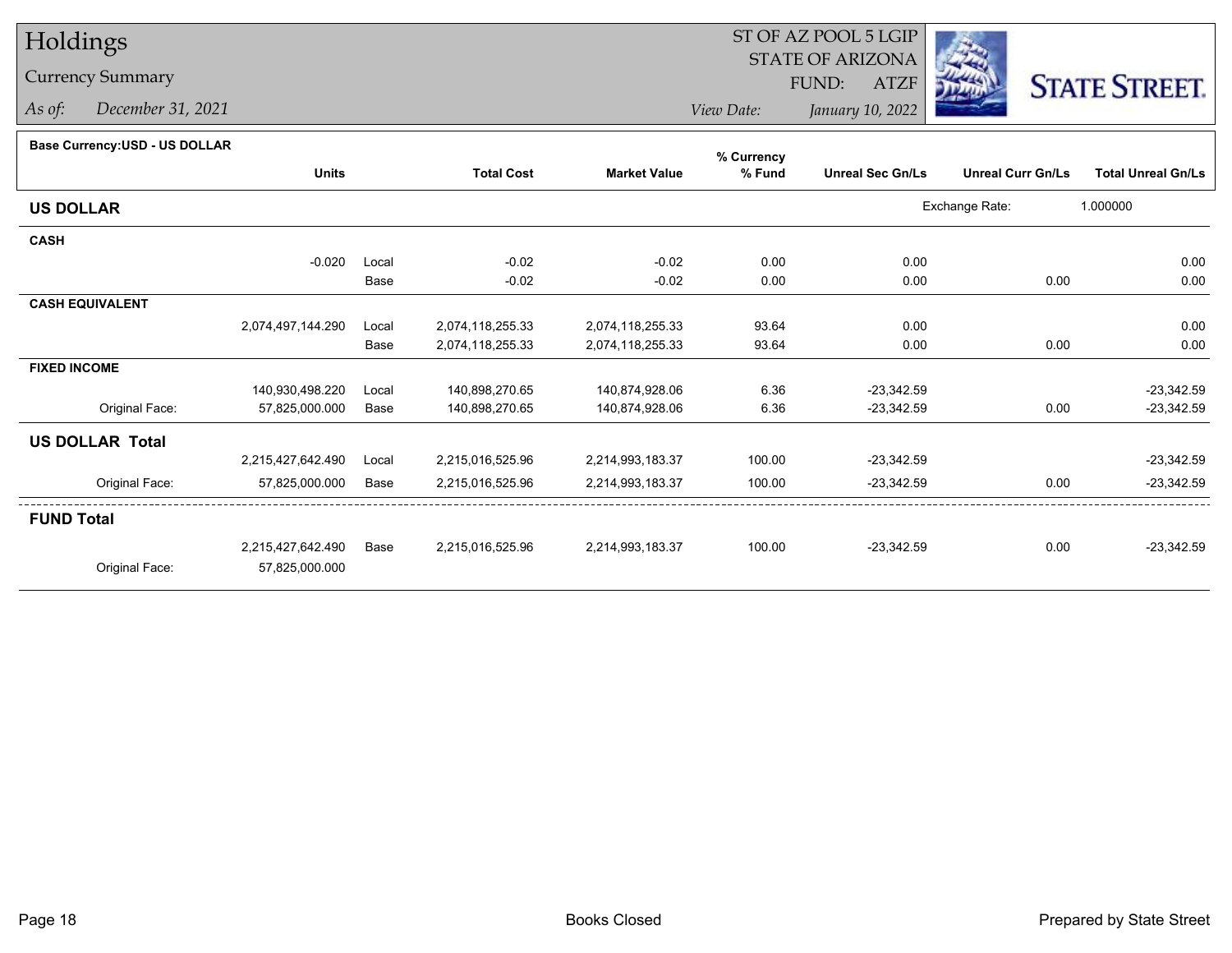| Holdings             |                                       |                   |                     | ST OF AZ POOL 5 LGIP<br>STATE OF ARIZONA |                         |                          |                           |  |  |
|----------------------|---------------------------------------|-------------------|---------------------|------------------------------------------|-------------------------|--------------------------|---------------------------|--|--|
| <b>Asset Summary</b> |                                       |                   |                     |                                          | FUND:<br><b>ATZF</b>    |                          | <b>STATE STREET.</b>      |  |  |
| As of:               | December 31, 2021                     |                   |                     | View Date:                               | January 10, 2022        |                          |                           |  |  |
|                      | <b>Base Currency: USD - US DOLLAR</b> |                   |                     |                                          |                         |                          |                           |  |  |
|                      | <b>Units</b>                          | <b>Total Cost</b> | <b>Market Value</b> | % Fund                                   | <b>Unreal Sec Gn/Ls</b> | <b>Unreal Curr Gn/Ls</b> | <b>Total Unreal Gn/Ls</b> |  |  |
| <b>CASH</b>          |                                       |                   |                     |                                          |                         |                          |                           |  |  |
| <b>US DOLLAR</b>     | $-0.020$                              | $-0.02$           | $-0.02$             | 0.00                                     | 0.00                    | 0.00                     | 0.00                      |  |  |
| <b>CASH Total</b>    | $-0.020$                              | $-0.02$           | $-0.02$             | 0.00                                     | 0.00                    | 0.00                     | 0.00                      |  |  |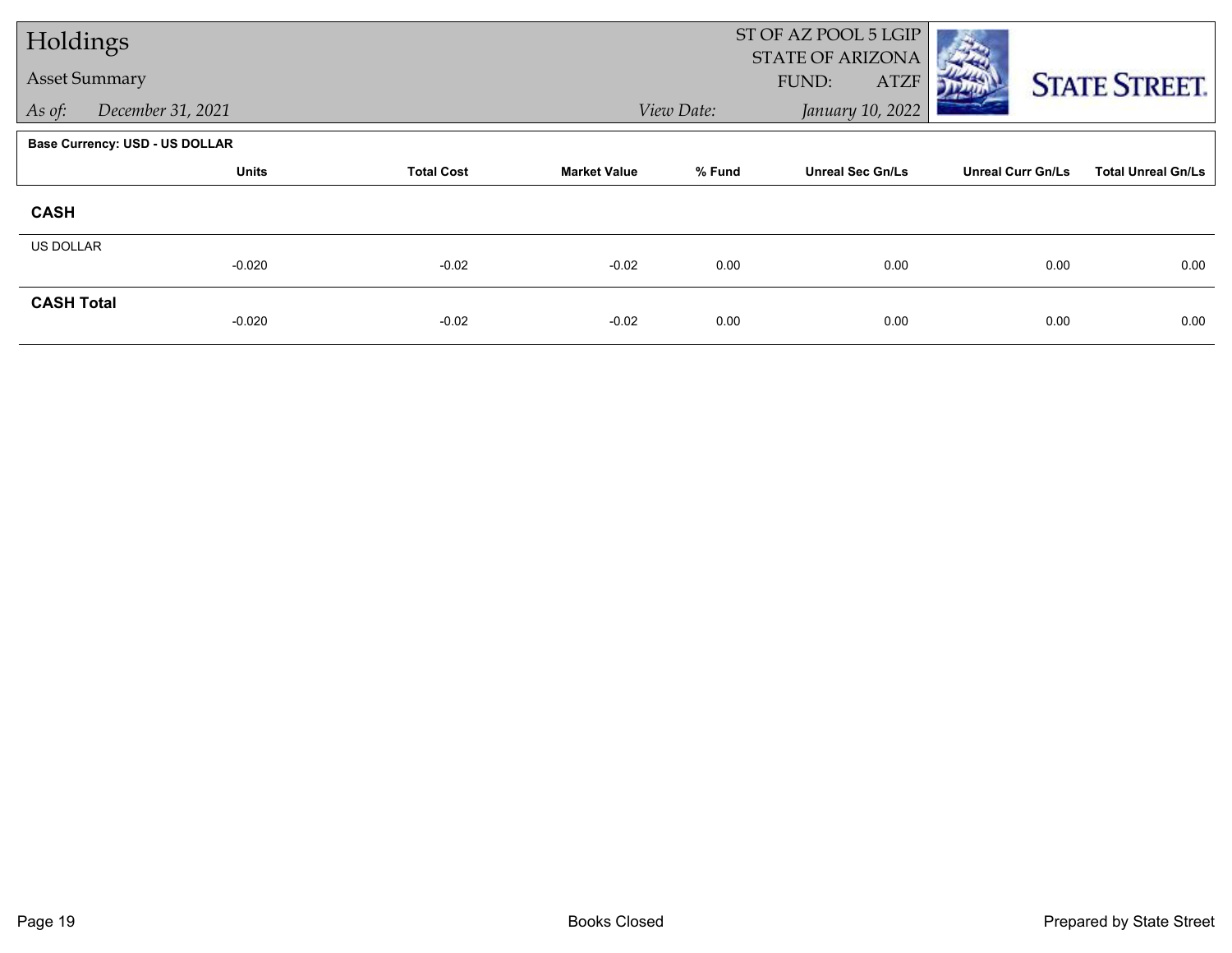| Holdings         |                                                   |                   |                     | ST OF AZ POOL 5 LGIP |                                                 |                          |                           |
|------------------|---------------------------------------------------|-------------------|---------------------|----------------------|-------------------------------------------------|--------------------------|---------------------------|
|                  | <b>Asset Summary</b>                              |                   |                     |                      | <b>STATE OF ARIZONA</b><br>FUND:<br><b>ATZF</b> |                          | <b>STATE STREET.</b>      |
| As of:           | December 31, 2021                                 |                   |                     | View Date:           | January 10, 2022                                |                          |                           |
|                  | <b>Base Currency: USD - US DOLLAR</b>             |                   |                     |                      |                                                 |                          |                           |
|                  | <b>Units</b>                                      | <b>Total Cost</b> | <b>Market Value</b> | % Fund               | <b>Unreal Sec Gn/Ls</b>                         | <b>Unreal Curr Gn/Ls</b> | <b>Total Unreal Gn/Ls</b> |
|                  | <b>CASH EQUIVALENT</b>                            |                   |                     |                      |                                                 |                          |                           |
| <b>US DOLLAR</b> |                                                   |                   |                     |                      |                                                 |                          |                           |
|                  | 2,074,497,144.290                                 | 2,074,118,255.33  | 2,074,118,255.33    | 93.64                | 0.00                                            | 0.00                     | 0.00                      |
|                  | <b>CASH EQUIVALENT Total</b><br>2,074,497,144.290 | 2,074,118,255.33  | 2,074,118,255.33    | 93.64                | 0.00                                            | 0.00                     | 0.00                      |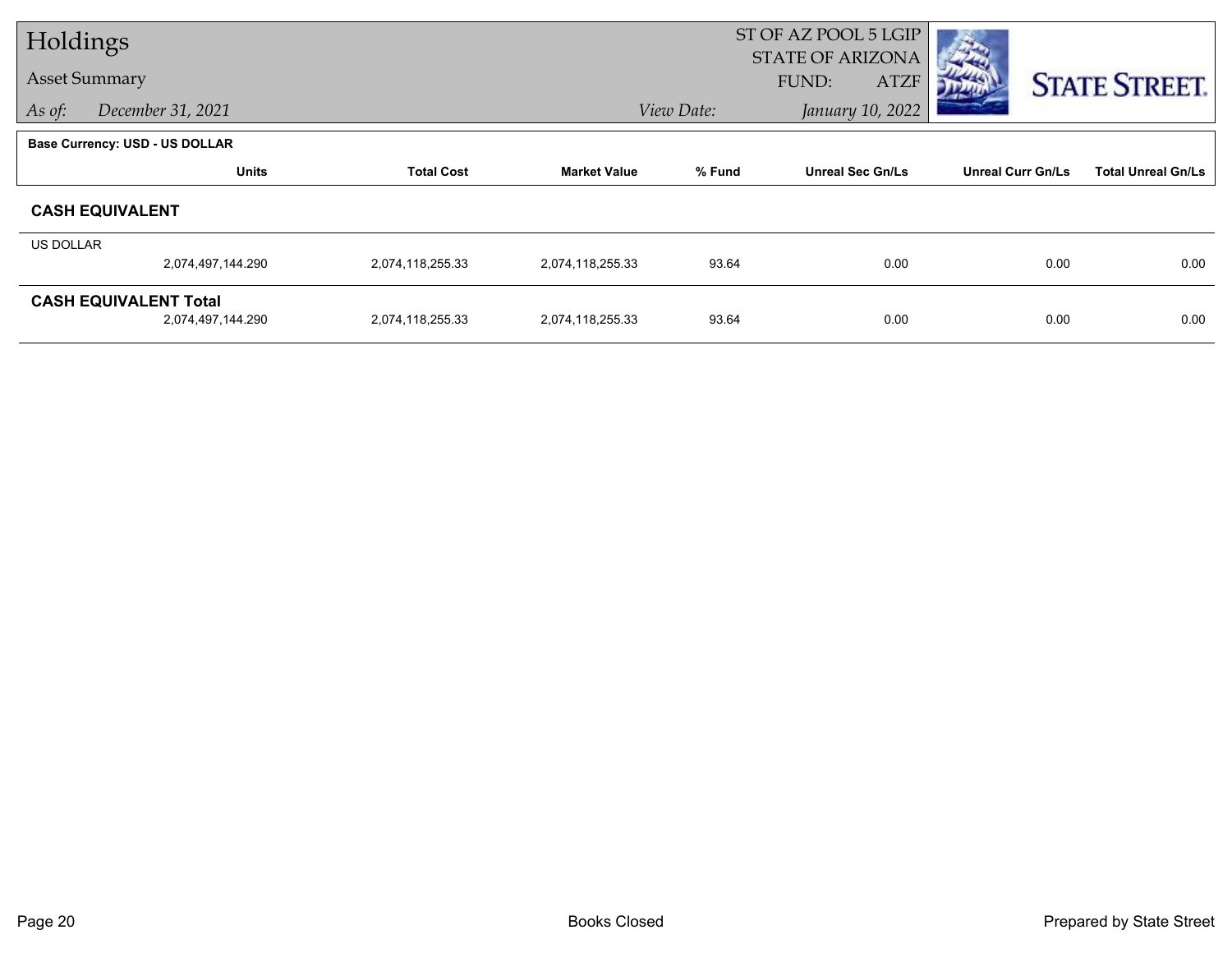| Holdings         |                                              |                   |                     |            | ST OF AZ POOL 5 LGIP                            |                          |                           |
|------------------|----------------------------------------------|-------------------|---------------------|------------|-------------------------------------------------|--------------------------|---------------------------|
|                  | <b>Asset Summary</b>                         |                   |                     |            | <b>STATE OF ARIZONA</b><br>FUND:<br><b>ATZF</b> |                          | <b>STATE STREET.</b>      |
| As of:           | December 31, 2021                            |                   |                     | View Date: | January 10, 2022                                |                          |                           |
|                  | <b>Base Currency: USD - US DOLLAR</b>        |                   |                     |            |                                                 |                          |                           |
|                  | <b>Units</b>                                 | <b>Total Cost</b> | <b>Market Value</b> | % Fund     | <b>Unreal Sec Gn/Ls</b>                         | <b>Unreal Curr Gn/Ls</b> | <b>Total Unreal Gn/Ls</b> |
|                  | <b>FIXED INCOME</b>                          |                   |                     |            |                                                 |                          |                           |
| <b>US DOLLAR</b> |                                              |                   |                     |            |                                                 |                          |                           |
|                  | 140,930,498.220                              | 140,898,270.65    | 140,874,928.06      | 6.36       | $-23,342.59$                                    | 0.00                     | $-23,342.59$              |
|                  | <b>FIXED INCOME Total</b><br>140,930,498.220 | 140,898,270.65    | 140,874,928.06      | 6.36       | $-23,342.59$                                    | 0.00                     | $-23,342.59$              |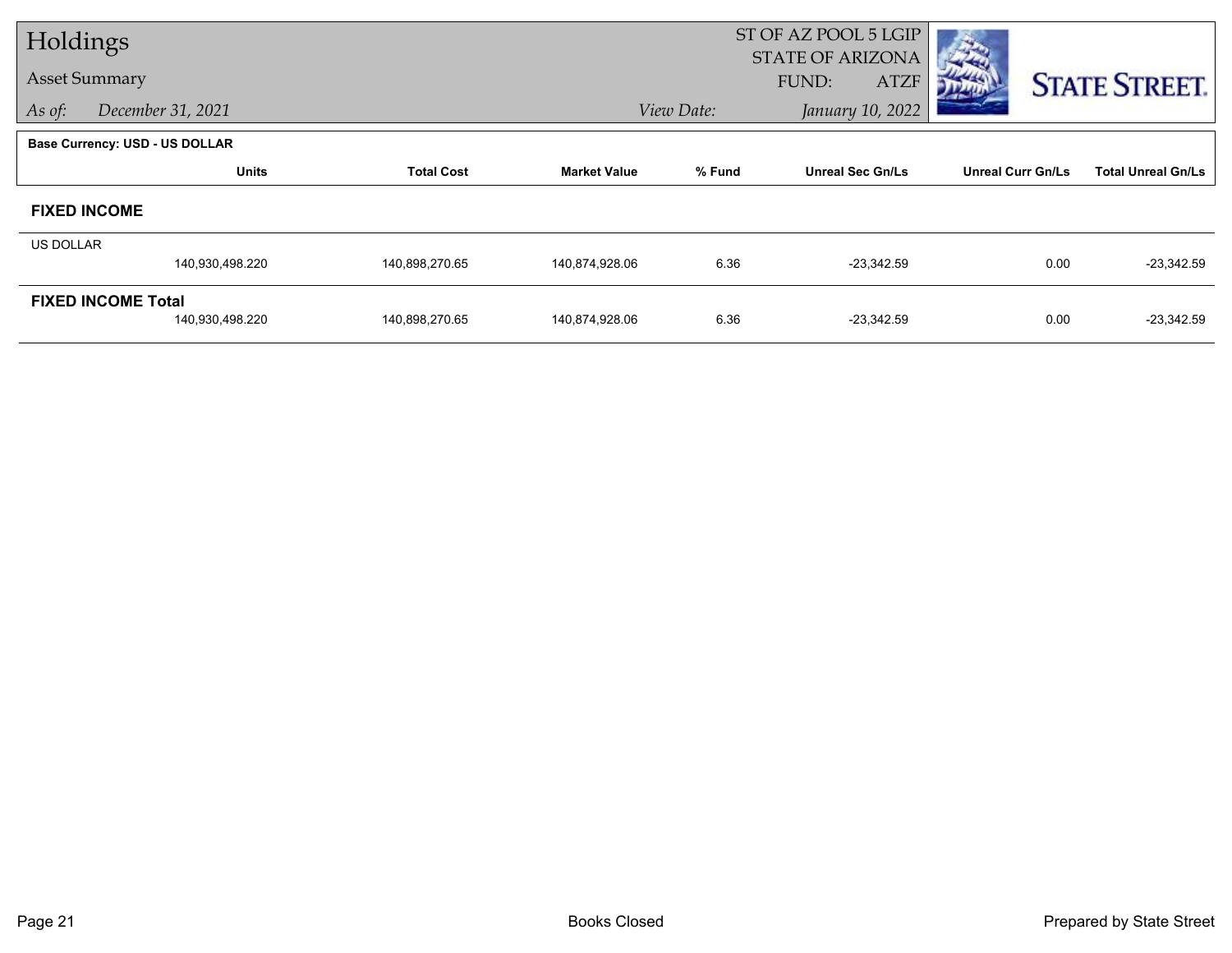| Holdings                    |                                       |                   | ST OF AZ POOL 5 LGIP<br><b>STATE OF ARIZONA</b> |            |                         |                          |                           |
|-----------------------------|---------------------------------------|-------------------|-------------------------------------------------|------------|-------------------------|--------------------------|---------------------------|
| <b>Asset Summary</b>        |                                       |                   | <b>ATZF</b><br>FUND:                            |            |                         | <b>STATE STREET.</b>     |                           |
| December 31, 2021<br>As of: |                                       |                   |                                                 | View Date: | January 10, 2022        |                          |                           |
|                             | <b>Base Currency: USD - US DOLLAR</b> |                   |                                                 |            |                         |                          |                           |
|                             | Units                                 | <b>Total Cost</b> | <b>Market Value</b>                             | % Fund     | <b>Unreal Sec Gn/Ls</b> | <b>Unreal Curr Gn/Ls</b> | <b>Total Unreal Gn/Ls</b> |
| <b>FUND Total</b>           |                                       |                   |                                                 |            |                         |                          |                           |
|                             | 2,215,427,642.490                     | 2,215,016,525.96  | 2,214,993,183.37                                | 100.00     | $-23.342.59$            | 0.00                     | $-23,342.59$              |